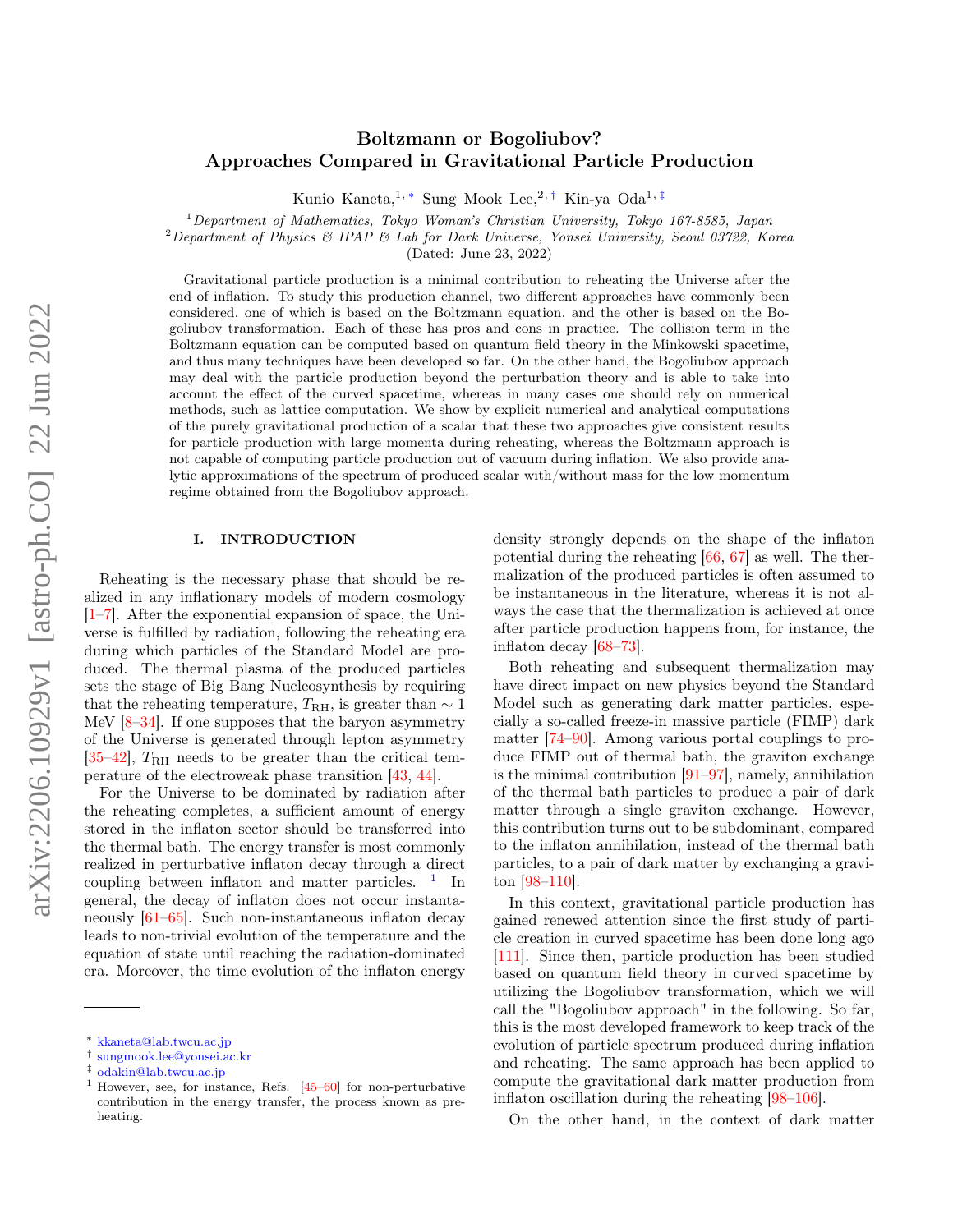production, it is more conventional to compute particle production based on the Boltzmann equation with the collision terms originally obtained in the framework of quantum field theory in flat spacetime, which we will call the "Boltzmann approach". This is because in many circumstances dark matter production takes place when the Universe undergoes power expansion (such as matterdominated or radiation-dominated epoch), and hence quantum field theory in Minkowski spacetime becomes a good approximation. This framework has been used to compute the gravitational dark matter production [\[91–](#page-10-1) [97,](#page-10-2) [107,](#page-10-7) [109,](#page-10-8) [110\]](#page-10-4).

The Bogoliubov and Boltzmann approaches are supposed to give identical results in certain cases of particle production, especially when dark matter is dominantly produced. However, it is far from clear to what extent this claim is justified because these two approaches are based on different premises. In the Bogoliubov approach, particle production takes place since the vacuum is in general time-dependent in curved spacetime. By keeping track of the time evolution of the vacuum, one may observe the particle production out of the vacuum. It is also important to note that it is not always the case that the particle production is analytically computable for a given spacetime geometry.

In contrast to the Bogoliubov approach, the vacuum being a constant of time is a prerequisite in the Boltzmann approach. The particle production is instead described by scatterings of fields on Minkowskian geometry, and thus the analytic computation is much easier than the Bogoliubov approach in many cases. Therefore, at the first glance, there is no guarantee that these different approaches give the same physics result.

In this paper, we compare these two approaches by considering the gravitational production of a minimally coupled real scalar. We develop an analytic method to show that these approaches are certainly equivalent for the produced scalar particle whose momentum is greater than the inflaton mass. On the other hand, for smaller mass ranges, the production rate of the particles in two formalisms are significantly different, because of large nonadiabacity of the regime. Through further analytic computation of Bogoliubov approach, we derive the powerlaw spectrum of the particle produced out of the vacuum during reheating, which is the contribution beyond the Boltzmann approach.

The paper is organized as follows. In section [II](#page-1-0) we explain the setup to discuss the gravitational production of a scalar field during the reheating, in the Boltzmann approach in section [III](#page-2-0) and in the Bogoliubov approach in section [IV.](#page-3-0) After discussing the vacuum contribution to gravitational particle production in section [V,](#page-5-0) we summarize our results and address possible applications in section [VI.](#page-6-0)

# <span id="page-1-0"></span>II. SET-UP

Before getting into the detail of the comparison between the Boltzmann and Bogoliubov approaches, we set a stage for what we will consider of gravitational particle production in each approach. Our framework consists of two parts: the Einstein-Hilbert gravity (spin-2) and a minimally coupled real scalars  $\phi$  and  $\chi$  (spin-0), i.e.,  $S = S_2 + S_0$  where

$$
S_2 = -\frac{M_P^2}{2} \int d^4x \sqrt{-g}R,\tag{1}
$$

$$
S_0 = \int d^4x \sqrt{-g} \left[ \mathcal{L}_{\phi} + \mathcal{L}_{\chi} \right],\tag{2}
$$

$$
\mathcal{L}_{\phi} = \frac{1}{2} g^{\mu\nu} \partial_{\mu} \phi \partial_{\nu} \phi - V(\phi), \tag{3}
$$

$$
\mathcal{L}_{\chi} = \frac{1}{2} g^{\mu\nu} \partial_{\mu} \chi \partial_{\nu} \chi - \frac{1}{2} m_{\chi}^2 \chi^2.
$$
 (4)

Here, we introduced the reduced Planck mass  $M_P \equiv$  $1/\sqrt{8\pi G} \simeq 2.4 \times 10^{18}$  GeV with G the Newton constant, and  $R$  is the Ricci scalar as a function of the Riemannian metric  $g_{\mu\nu}$  whose determinant is denoted by  $g \equiv \det(g_{\mu\nu}).^2$  $g \equiv \det(g_{\mu\nu}).^2$ 

In the spin-0 sector,  $\phi$  is the inflaton with potential  $V(\phi)$ , and  $\chi$  is a spectator scalar field produced from the inflaton during the reheating. While our analytic results are quite independent to specific form of the potential, we take so-called T-model [\[112\]](#page-10-9) potential as an explicit example for numerical results:

$$
V(\phi) = 6\lambda M_P^4 \tanh^2\left(\frac{\phi}{\sqrt{6}M_P}\right). \tag{5}
$$

Note that after the end of inflation,  $\phi$  oscillates about  $\phi = 0$  with a quadratic form of potential

$$
V(\phi \ll M_P) \simeq \frac{1}{2} m_{\phi}^2 \phi^2 \tag{6}
$$

with  $m_{\phi}^2 \equiv 2\lambda M_P^2$ . The potential coupling  $\lambda$  is determined such that the amplitude of the curvature power spectrum  $A_S$  is obtained at a number of e-folds N through [\[67\]](#page-9-4)

$$
\lambda \simeq \frac{18\pi^2 A_S}{6N^2}.\tag{7}
$$

In our analysis, we take  $ln(10^{10} A_S) = 3.044$  for the pivot scale  $k = 0.05$  Mpc<sup>-1</sup> [\[113\]](#page-10-10) and assume  $N = 55$ , yielding  $\lambda = 2.1 \times 10^{-11}$  and  $m_{\phi} \simeq 1.5 \times 10^{13}$  GeV.

<span id="page-1-1"></span><sup>2</sup> Throughout the paper we work in the sign convention of mostly-minus metric, i.e.,  $\eta_{\mu\nu} = \text{diag}(+1, -1, -1, -1)$  for the Minkowskian metric  $\eta_{\mu\nu}$ .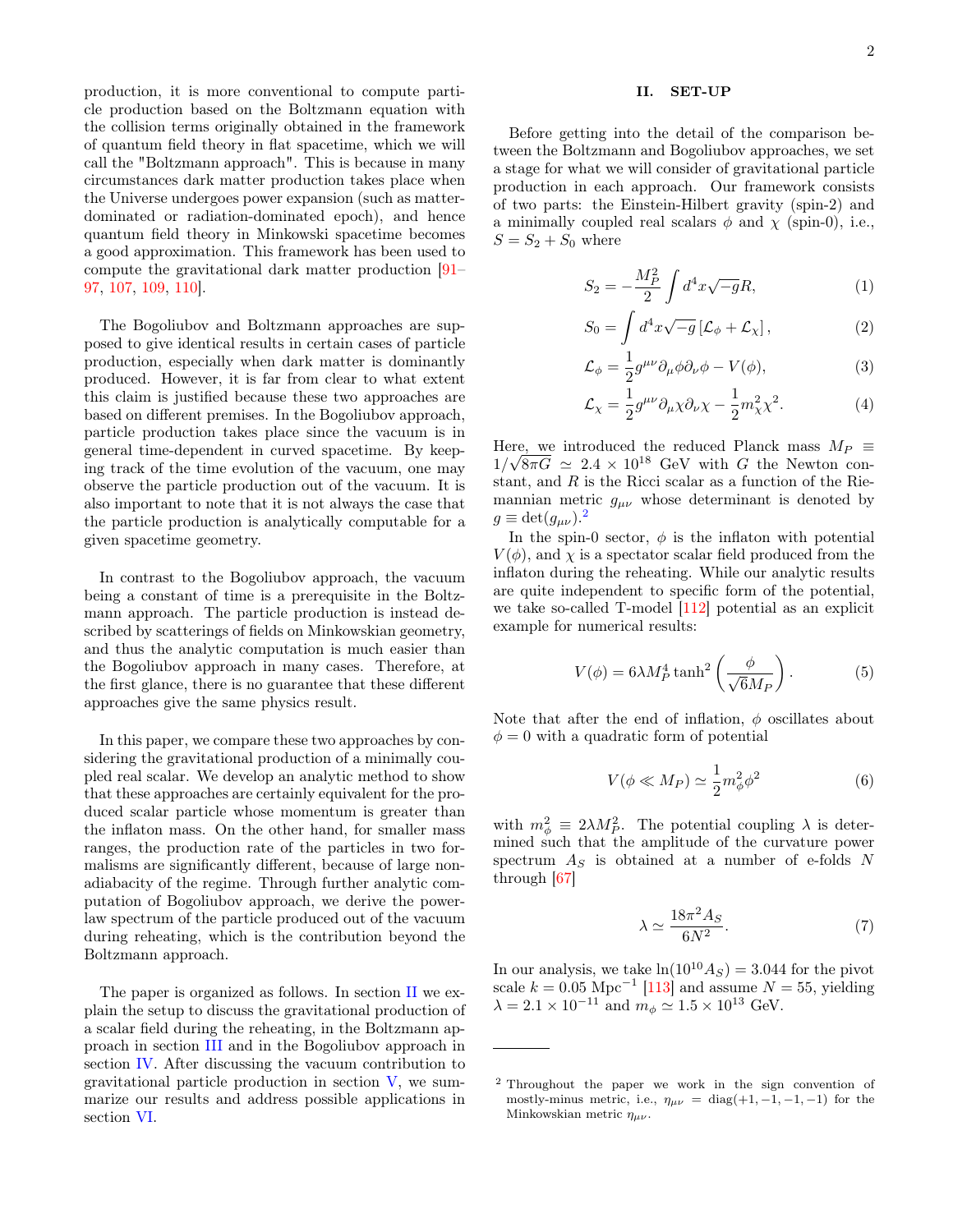## <span id="page-2-0"></span>III. PARTICLE PRODUCTION IN THE BOLTZMANN APPROACH

The Boltzmann approach (when computing the collision term) assumes that the background geometry is Minkowskian, in which the gravitational production of  $\chi$  takes place through  $\phi \phi \to \chi \chi$  by exchanging a single graviton. Note that this process exists during the reheating when  $\phi$  coherently oscillates, but it disappears once the reheating completes as  $\phi$  decays away. It should be emphasized that the initial state  $\phi$  is not a sigle particle, but a coherently oscillating Bose-Einstein condensate. Namely,  $\phi$  does not have spatial momentum as if it sits at its rest frame.

To consider the gravitational particle production, we should start with defining the graviton field  $h_{\mu\nu}$  by linearizing the gravity sector as  $g_{\mu\nu} \simeq \eta_{\mu\nu} + 2h_{\mu\nu}/M_P$ . By introducing the stress-energy-momentum tensor  $T_{\mu\nu} \equiv$  $\frac{(2/\sqrt{-g})\delta S}{\delta g^{\mu\nu}}$ , the action may be written as

$$
S \simeq \int d^4x \left[ \mathcal{L}_{h,\text{kin}} + \mathcal{L}_{\phi} + \mathcal{L}_{\chi} - \frac{1}{M_P} h^{\mu\nu} (T^{\phi}_{\mu\nu} + T^{\chi}_{\mu\nu}) \right],\tag{8}
$$

where the graviton kinetic term  $\mathcal{L}_{h,kin}$  is given by

$$
\mathcal{L}_{h,\text{kin}} = -\frac{1}{2} h^{\mu\nu} P_{\mu\nu\alpha\beta} \Box h^{\alpha\beta},\tag{9}
$$

$$
P_{\mu\nu\alpha\beta} \equiv \frac{\eta_{\mu\alpha}\eta_{\nu\beta} + \eta_{\mu\beta}\eta_{\nu\alpha} - \eta_{\mu\nu}\eta_{\alpha\beta}}{2},\qquad(10)
$$

with  $\Box \equiv \eta^{\mu\nu} \partial_{\mu} \partial_{\nu}$ , leading to the graviton propagator for a momentum q:  $\Pi^{\mu\nu\alpha\beta}(q) = P^{\mu\nu\alpha\beta}/q^2$ .

The stress-energy-momentum tensor for scalar  $\chi$  is given by

$$
T^{\chi}_{\mu\nu} = \partial_{\mu}\chi\partial_{\nu}\chi - \frac{1}{2}\eta_{\mu\nu}(\partial^{\alpha}\chi\partial_{\alpha}\chi - m_{\chi}^{2}\chi^{2}).
$$
 (11)

For  $T^{\phi}_{\mu\nu}$ , since  $\phi$  is a coherently oscillating condensate, it is convenient to define the Fourier series by

$$
T^{\phi}_{\mu\nu} = \sum_{n=-\infty}^{\infty} T^{\phi}_{n,\mu\nu} e^{-in\omega t}, \qquad (12)
$$

where

$$
T_{n,\mu\nu}^{\phi} \equiv 2K_n u_{\mu} u_{\nu} - \eta_{\mu\nu}(K_n - V_n), \tag{13}
$$

$$
u_{\mu} \equiv (1, 0, 0, 0)_{\mu}, \tag{14}
$$

with  $K_n$  and  $V_n$  representing the Fourier coefficients for the kinetic and potential terms. Note that for  $V =$  $(1/2)m_{\phi}^2\phi^2$ , we have  $\omega = m_{\phi}$ .

For the *n*-th mode of the  $\phi$  oscillation, we may write the transition amplitude of  $\phi \phi \to h_{\mu\nu} \to \chi(p_A)\chi(p_B)$ ,  $\mathcal{M}_n$ , as

$$
\mathcal{M}_n = \frac{1}{M_P^2} T_{n,\mu\nu}^{\phi} \Pi^{\mu\nu\alpha\beta}(n\omega)
$$
  
 
$$
\times \left[ p_{A\alpha} p_{B\beta} + p_{A\beta} p_{B\alpha} - \eta_{\alpha\beta} (p_A \cdot p_B + m_\chi^2) \right]
$$
  
 
$$
= \frac{V_n}{M_P^2} \left( 1 + \frac{2m_\chi^2}{(n\omega)^2} \right). \tag{15}
$$

Transition probability with the amplitude  $\mathcal{M}_n$  may be defined by

$$
dP_{\phi\phi \to AB}^{(n)} \equiv \frac{d^3 p_A}{(2\pi)^3 2p_A^0} \frac{d^3 p_B}{(2\pi)^3 2p_B^0} |\mathcal{M}_n|^2
$$
  
 
$$
\times (2\pi)^4 \delta(n\omega - p_A^0 - p_B^0) \delta^3(\vec{p}_A + \vec{p}_B).
$$
 (16)

Notice that  $n \leq 0$  does not contribute due to the energy conservation. From this, for instance, the  $\chi$  number density production rate through  $\phi \phi \rightarrow \chi \chi$  can be computed by

$$
R_{\phi\phi \to \chi\chi}^{(N)} = \sum_{n=1}^{\infty} \int dP_{\phi\phi \to \chi\chi}^{(n)},\tag{17}
$$

which is the right hand side of the Boltzmann equation given by

$$
\dot{n}_{\chi} + 3H n_{\chi} = R^{(N)}_{\phi\phi \to \chi\chi} \tag{18}
$$

with  $\dot{n}_{\chi} \equiv dn_{\chi}/dt$ . Note that on the right-hand side of the above equation, we should multiply by 2 as two  $\chi$  particles are produced per reaction and should multiply by  $1/2$  of the symmetry factor as the final state  $\chi$ 's are identical particles, resulting in cancellation of these factors.

Since  $V \propto \phi^2$ ,  $\phi$  is identified as a simple harmonic oscillator whose solution may be written as  $\phi = \phi_0 \cos(m_\phi t)$ with an amplitude  $\phi_0$ . Given that the energy density of  $\phi$  is given by  $\rho_{\phi} = V(\phi_0)$  and  $V_n = \rho_{\phi}/4$ , we end up with

$$
R_{\phi\phi \to \chi\chi}^{(N)} = \frac{\rho_{\phi}^2}{128\pi M_P^4} \left( 1 + \frac{m_{\chi}^2}{2m_{\phi}^2} \right)^2 \sqrt{1 - \frac{m_{\chi}^2}{m_{\phi}^2}}, \quad (19)
$$

which is consistent with the results in Refs. [\[107,](#page-10-7) [109\]](#page-10-8)

To find the distribution function of the final state particle A produced through  $\phi \phi \rightarrow A(p_A)B(p_B)$ , we should solve the Boltzmann equation given by

$$
\frac{\partial f_A}{\partial t} - H|\vec{p}_A| \frac{\partial f_A}{\partial |\vec{p}_A|} = C[f_A]
$$
 (20)

with the collision term

$$
C[f_A] = \sum_{n=1}^{\infty} \frac{1}{2p_A^0} \int \frac{d^3 p_B}{(2\pi)^3 2p_B^0} |\mathcal{M}_n|^2
$$
  
 
$$
\times (2\pi)^4 \delta(n\omega - p_A^0 - p_B^0) \delta(\vec{p}_A + \vec{p}_B),
$$
  
 
$$
= \sum_{n=1}^{\infty} \frac{\pi}{(n\omega)^2 \beta_n} |\mathcal{M}_n|^2 \delta\left(|\vec{p}_A| - \frac{n\omega}{2} \beta_n\right), \quad (21)
$$

<span id="page-2-1"></span>where

$$
\beta_n \equiv \sqrt{\left(1 - \frac{(m_A + m_B)^2}{(n\omega)^2}\right)\left(1 - \frac{(m_A - m_B)^2}{(n\omega)^2}\right)}.
$$
\n(22)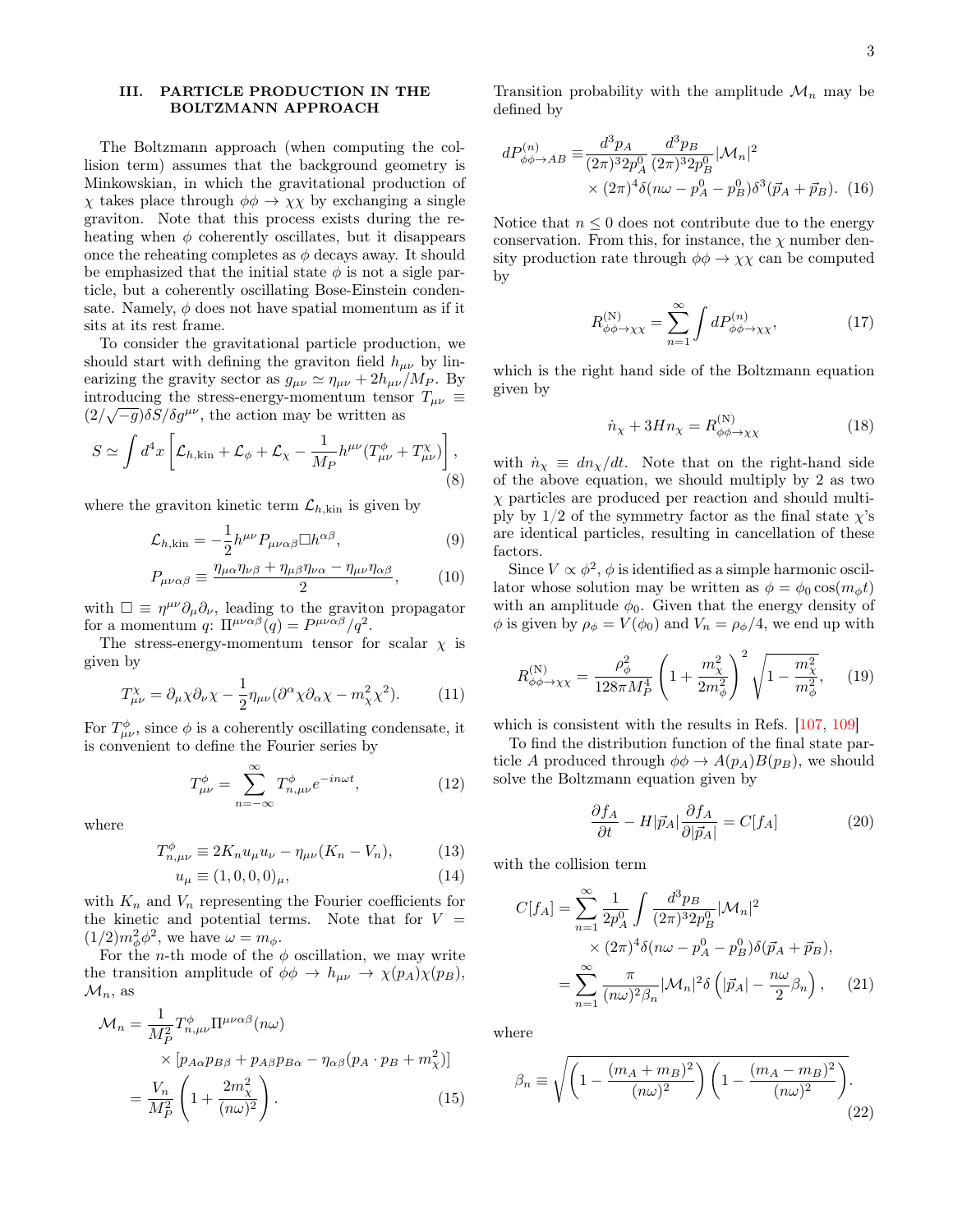When the backward reaction  $AB \to \phi\phi$  is negligible and  $f_A, f_B \ll 1$ , the Boltzmann equation has a generic solution given by

$$
f_A(|\vec{p}_A|, t) = \int_{t_r}^t dt' C[f_A](|\vec{p}_A| \times a(t)/a(t'), t'), \quad (23)
$$

where a is the scale factor and  $t_r$  is an arbitrary reference time [\[60,](#page-9-2) [72,](#page-9-8) [114\]](#page-10-11). By plugging Eq. [\(15\)](#page-2-1) into  $C[f_{\chi}], f_{\chi}$  is readily obtained as

$$
f_{\chi}(|\vec{p}_{\chi}|,t) = \frac{9\pi}{64} \left(\frac{H_e}{m_{\phi}}\right)^3 \left(\frac{m_{\phi}}{|\vec{p}_{\chi}| (a/a_e)}\right)^{9/2} \times \left(1 - \frac{m_{\chi}^2}{m_{\phi}^2}\right)^{5/4} \left(1 + \frac{m_{\chi}^2}{2m_{\phi}^2}\right)^2, \quad (24)
$$

where we have used  $3M_P^2 H^2 \simeq \rho_\phi = \rho_e (a/a_e)^{-3}$  with  $a_e$ the scale factor at which the inflation ends and  $\rho_e$  is the energy density at  $a = a_e$ . In the same manner,  $H_e$  is the Hubble parameter at  $a = a_e$ . Notice that  $|\vec{p}_{\chi}|(a/a_e)$  is a comoving momentum and a constant of time.

### <span id="page-3-0"></span>IV. THE HIGHER MODE SPECTRUM IN THE BOGOLIUBOV APPROACH

Instead of utilizing the transition probability to describe the particle production, in the Bogoliubov approach, one may deal with the time evolution of the wave function of the produced particle while keeping the effect of curved spacetime. To do so, it is convenient to introduce the conformal time  $\eta$  as  $a d\eta = dt$  so that the metric is given as  $g_{\mu\nu} = a^2 \eta_{\mu\nu}$ .

Integrating by parts, we may rewrite the action of  $\chi$ as

$$
S_{\chi} = \int d^4x \left[ \frac{1}{2} (\tilde{\chi}')^2 - \frac{1}{2} \tilde{\chi} \omega^2 \tilde{\chi} \right],
$$
 (25)

$$
\omega^2 \equiv -\nabla^2 + a^2 m_\chi^2 + \Delta,\tag{26}
$$
\n
$$
\Delta = \frac{a''}{a^2} \frac{1}{a^2} \tag{27}
$$

$$
\Delta \equiv -\frac{a}{a} = \frac{1}{6}a^2 R,\tag{27}
$$

where  $\tilde{\chi}$  is a rescaled field given by  $\chi = a^{-1}\tilde{\chi}$ , and  $\ell \equiv d/dn$ . The equation of motion is thus given by  $d/d\eta$ . The equation of motion is thus given by

$$
\tilde{\chi}'' + \omega^2 \tilde{\chi} = 0. \tag{28}
$$

In this field definition, the conjugate momentum of  $\widetilde{\chi}$  is defined by  $\widetilde{\pi} \equiv \partial \mathcal{L}_{\chi}/\partial \widetilde{\chi}' = \widetilde{\chi}'$  so that the Hamiltonian is given by given by

$$
H = \int d^3x \left[ \tilde{\pi} \tilde{\chi}' - \mathcal{L} \right] = \int d^3x \left[ \frac{1}{2} \tilde{\pi}^2 + \frac{1}{2} \tilde{\chi} \omega^2 \tilde{\chi} \right]. \tag{29}
$$

From Eq. [\(26\)](#page-3-1), it is clear that the Hamiltonian is changing with time through the time dependence in  $\omega$ .

Therefore, we cannot decompose  $\widetilde{\chi}$  based on the positive/negative frequency in the Fourier space as is normally done in the flat spacetime quantum field theory. Instead, for the mode function  $\tilde{\chi}_k$  defined by

$$
\widetilde{\chi}(x) \equiv \int \frac{d^3k}{(2\pi)^{3/2}} e^{i\vec{k}\cdot\vec{x}} \widetilde{\chi}_k,\tag{30}
$$

<span id="page-3-4"></span>
$$
\widetilde{\chi}_k \equiv a_{\vec{k}} u_k + a_{-\vec{k}}^{\dagger} u_k^* \tag{31}
$$

with  $a_{\vec{k}}$  and  $a_{\vec{k}}^{\dagger}$  $\frac{1}{k}$  being annihilation and creation operators, respectively, we decompose  $u_k$  as

$$
u_k = \frac{A_k}{\sqrt{2\omega_k}} e^{-i \int \omega_k d\eta} + \frac{B_k}{\sqrt{2\omega_k}} e^{i \int \omega_k d\eta}, \qquad (32)
$$

<span id="page-3-3"></span>where  $\omega_k^2 = k^2 + a^2 m_\chi^2 + \Delta$ . Time-dependent coefficients introduced in this way (here  $A_k$  and  $B_k$ ) are called Bogoliubov coefficients. For latter convenience, we define

$$
\alpha_k \equiv A_k e^{-i \int \omega_k d\eta}, \quad \beta_k \equiv B_k e^{i \int \omega_k d\eta}, \tag{33}
$$

with which for the conjugate momentum we have

β

$$
u'_{k} = \frac{-i\omega_{k}\alpha_{k}}{\sqrt{2\omega_{k}}} + \frac{i\omega_{k}\beta_{k}}{\sqrt{2\omega_{k}}}.
$$
 (34)

From the equation of motion,  $\widetilde{\pi}'_k + \omega_k^2 \widetilde{\chi}_k = 0$ , and the definition of the conjugate momentum  $\widetilde{\pi}_k - \widetilde{\chi}'_k$  we ob definition of the conjugate momentum,  $\widetilde{\pi}_k = \widetilde{\chi}'_k$ , we obtain tain

$$
\alpha'_{k} = -i\omega_{k}\alpha_{k} + \frac{\omega'_{k}}{2\omega_{k}}\beta_{k},
$$
\n(35)

$$
\beta'_k = i\omega_k \beta_k + \frac{\omega'_k}{2\omega_k} \alpha_k. \tag{36}
$$

<span id="page-3-1"></span>Since the occupation number is given by  $|\beta_k|^2$  (equivalent to  $f_{\gamma}(|\vec{p}_{\gamma}|, t)$  in the Boltzmann approach), the particle production can be seen by solving these coupled differential equations for  $\beta_k$ . By setting  $\alpha_k = 1$  and  $\beta_k = 0$ as the initial condition,  $\alpha_k(\eta) = e^{-i\omega_k \eta}$  and  $\beta_k(t) = 0$ when  $\omega'_k \simeq 0$ , which corresponds to the case of ordinary plane wave solution in the flat spacetime, namely, nonexistence of particles in the initial state. In particular, if  $|\beta_k|^2 \ll 1$  all the time (which is the case of the gravitational production with large  $k$ ), then we may write

<span id="page-3-2"></span>
$$
\beta_k \simeq \int_{\eta_i}^{\eta} d\eta' \frac{\omega_k'}{2\omega_k} e^{-2i\Omega_k(\eta')},\tag{37}
$$

$$
\Omega_k(\eta) \equiv \int_{\eta_i}^{\eta} d\eta' \omega_k(\eta'), \qquad (38)
$$

<span id="page-3-5"></span>where  $t_i$  is taken as some reference time where the initial condition is set.

As the gravitational effect is induced by the background field dynamics through  $\Delta$ , we need to take a closer look at the inflaton dynamics during reheating. By solving the equation of motion with the Hubble friction term,

$$
\ddot{\phi} + 3H\dot{\phi} + m_{\phi}^2 \phi = 0, \qquad (39)
$$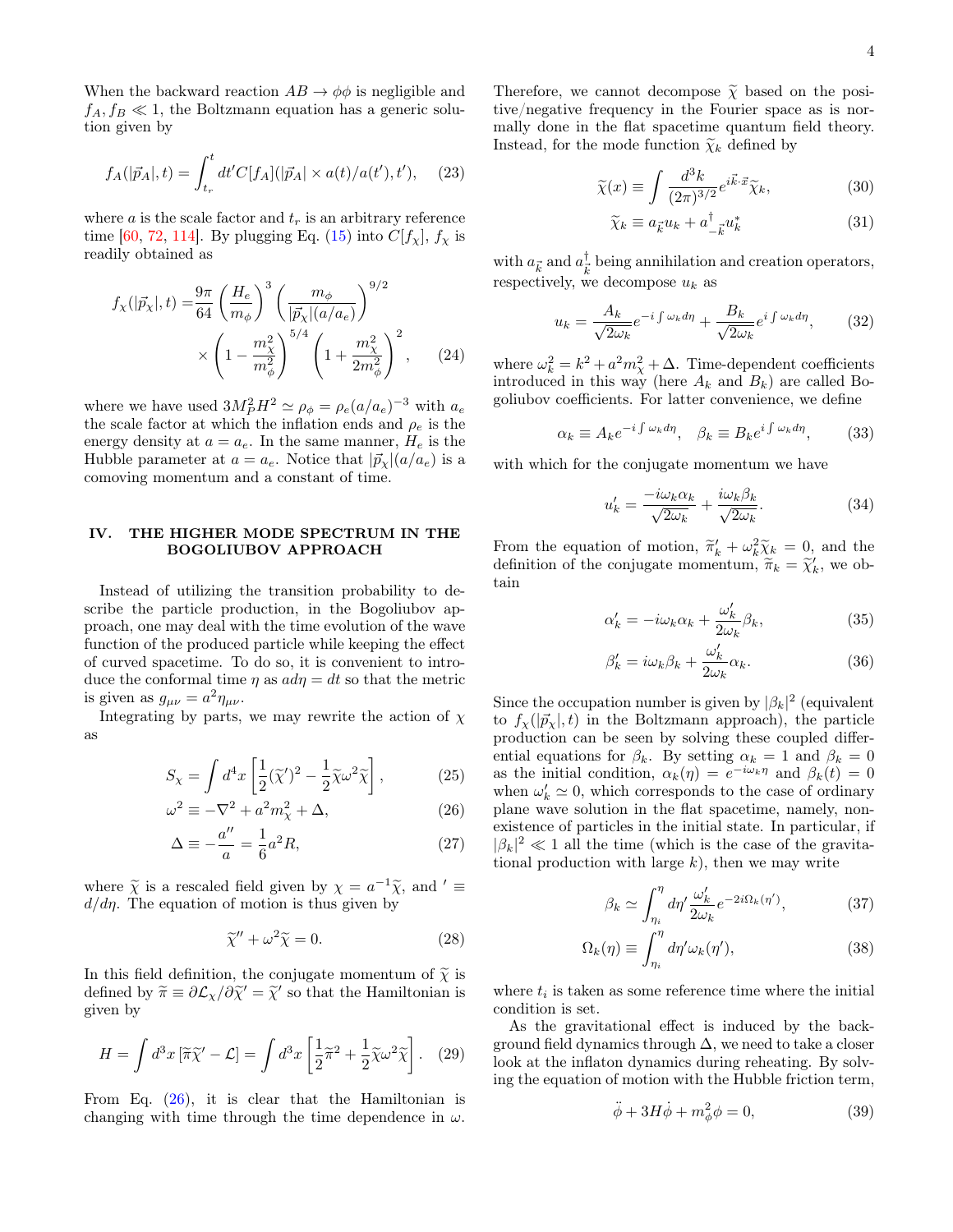we find a solution of the form

$$
\phi(t) = \frac{\phi_e}{m_\phi t} \sin(m_\phi t) \tag{40}
$$

where  $\phi_e$  is the inflaton amplitude at the end of inflation, and we have assumed  $H \simeq 3/2t^3$  $H \simeq 3/2t^3$  $H \simeq 3/2t^3$  By identifying  $\phi_0 \equiv \phi_e/m_\phi t$ , the slowly varying component of energy density,  $\bar{\rho}_{\phi}$ , is given by  $\bar{\rho}_{\phi} = V(\phi_0)$ , and accordingly, we define  $3M_P^2 \bar{H}^2 \equiv \bar{\rho}_\phi$ . It should be noted that the fast oscillating mode in  $\rho_{\phi}$  quickly becomes subdominant as time increases, whereas in the pressure, it is always the dominant contribution as the slowly varying component <span id="page-4-2"></span>gives zero pressure. This fast oscillating component in the pressure plays a central role in gravitational production.

At leading order, we obtain

$$
\Delta = \frac{1}{6}a^2 R \simeq -\frac{1}{2}(a\bar{H})^2[1 - 3\cos(2m_\phi t)],\tag{41}
$$

$$
\Delta' \simeq - (a\bar{H})^3 \left[ \frac{\Delta}{(a\bar{H})^2} - 3\frac{m_\phi}{\bar{H}} \sin(2m_\phi t) \right],\tag{42}
$$

which are used in evaluating Eq. [\(37\)](#page-3-2) to find

$$
\beta_{k \gg a\bar{H}} \simeq \frac{1}{2} \int_{\eta_i}^{\eta} d\eta' \left[ \frac{a^3 \bar{H} m_\chi^2}{k^2 + a^2 m_\chi^2} + \frac{3}{2} \frac{(a\bar{H})^3 (m_\phi/\bar{H})}{k^2 + a^2 m_\chi^2} \left( 1 + \frac{m_\chi^2}{2m_\phi^2} \right) \sin(2m_\phi t) \right] e^{-2i\Omega_k(\eta')} \tag{43}
$$

for  $k \gg a\bar{H}$ . The integrand of the first term in Eq. [\(43\)](#page-4-1) is highly oscillating with  $e^{-2i\Omega_k(\eta')} \simeq e^{-2i(k^2 + a^2m_\chi^2)^{1/2}\eta'}$ leading to a delta function-like behavior  $(\delta(k))$  for sufficiently large  $\eta'$ . However, as we are considering modes with  $k \gg a\overline{H}$ , there is no solution for k to satisfy the delta function, so we may drop this contribution. For the second term in Eq. [\(43\)](#page-4-1), using  $sin(2m_{\phi}t)$  =  $(-i/2)(e^{2im_{\phi}t}-e^{-2im_{\phi}t}),$  we obtain

$$
\beta_{k \gg a\bar{H}} \simeq i\frac{3}{8} \int_{\eta_i}^{\eta} d\eta' (a\bar{H})^3 \frac{m_\phi/\bar{H}}{k^2 + a^2 m_\chi^2} \left(1 + \frac{m_\chi^2}{2m_\phi^2}\right) \times \left(e^{i\varphi_+} - e^{-i\varphi_-}\right), \tag{44}
$$

$$
\varphi_{\pm}(\eta) \equiv \pm 2m_{\phi}t - 2\Omega_k(\eta). \tag{45}
$$

To perform the integration, we use the stationary phase approximation by expanding  $\varphi_{\pm}$  as

$$
\varphi_{\pm}(\eta) \simeq \varphi_{\pm}(\eta_k) + \varphi'_{\pm}(\eta_k)(\eta - \eta_k) + \frac{1}{2}\varphi''_{\pm}(\eta_k)(\eta - \eta_k)^2
$$
  
+ (higher order in  $\eta - \eta_k$ ), (46)

where  $\eta_k$  is defined to satisfy  $\varphi'_{\pm}(\eta_k) = 0$ . It is clear that  $\varphi$ <sub>−</sub> does not have a solution to satisfy this condition, so we drop the corresponding contribution in  $\beta_{k\gg a\bar{H}}$ , and  $\varphi'_+(\eta_k) = 0$  results in

$$
a_k m_{\phi} = \omega_k(\eta_k) \simeq \sqrt{k^2 + a_k^2 m_{\chi}^2} \quad \Rightarrow \quad a_k \simeq \sqrt{\frac{k^2}{m_{\phi}^2 - m_{\phi}^2}}
$$
\n
$$
(47)
$$

with  $a_k \equiv a(\eta_k)$ . Note that we require that  $\eta_i < \eta_k <$  $\eta$ , otherwise the integrand is highly oscillating and is strongly damped to yield null contribution. We also obtain

<span id="page-4-1"></span>
$$
\varphi_{+}^{\prime\prime}(\eta_k) \simeq 2k^2 \frac{\bar{H}_k}{m_\phi},\tag{48}
$$

where  $\bar{H}_k \equiv \bar{H}(a_k)$ .

Notice that  $e^{i\varphi +}$  highly oscillates except for the vicinity at  $\eta = \eta_k$  when  $\varphi''(\eta_k) \gg 1/(\eta - \eta_k)^2$ , and thus the integrand with  $\eta$  far from  $\eta_k$  cancels in the integration, leaving the integrand with  $\eta = \eta_k$ . Therefore, we obtain

$$
\beta_{k \gg a\bar{H}} \simeq i \frac{3}{8} (a_k \bar{H}_k)^3 \frac{m_\phi / \bar{H}_k}{k^2 + a_k^2 m_\chi^2} \left( 1 + \frac{m_\chi^2}{2m_\phi^2} \right)
$$

$$
\times \sqrt{\frac{2\pi}{|\varphi''_+(\eta_k)|}} e^{\pm i\pi/4 + i\varphi_+(\eta_k)}.
$$
(49)

With the normalization  $a_e = 1$  and thus  $\bar{H}_k = H_e a_k^{-3/2}$  $\frac{-3}{k}$ , we end up with

<span id="page-4-3"></span>
$$
|\beta_{k \gg a\bar{H}}|^2 \simeq \frac{9\pi}{64} \left(\frac{H_e}{m_\phi}\right)^3 \left(\frac{m_\phi}{k}\right)^{9/2} \qquad (50)
$$

$$
\times \left(1 - \frac{m_\chi^2}{m_\phi^2}\right)^{5/4} \left(1 + \frac{m_\chi^2}{2m_\phi^2}\right)^2, \qquad (51)
$$

which is identical to Eq.  $(24)$  by noticing the comoving momentum  $k = |\vec{p}_{x}|(a/a_e)$ . Therefore, we have confirmed that for  $k \gg a_e H_e$ , both the Boltzman and Bogoliubov approaches give the identical spectrum for the gravitational production of  $\chi$ .

<span id="page-4-0"></span><sup>3</sup> This corresponds to taking the equation of state parameter  $w \approx 0$ . However, since the inflaton pressure is quickly oscillating with time as will be seen later, this assumption is not entirely a good approximation. Nevertheless, we have numerically checked that the solution given in Eq.  $(40)$  is in good agreement with numerical computation.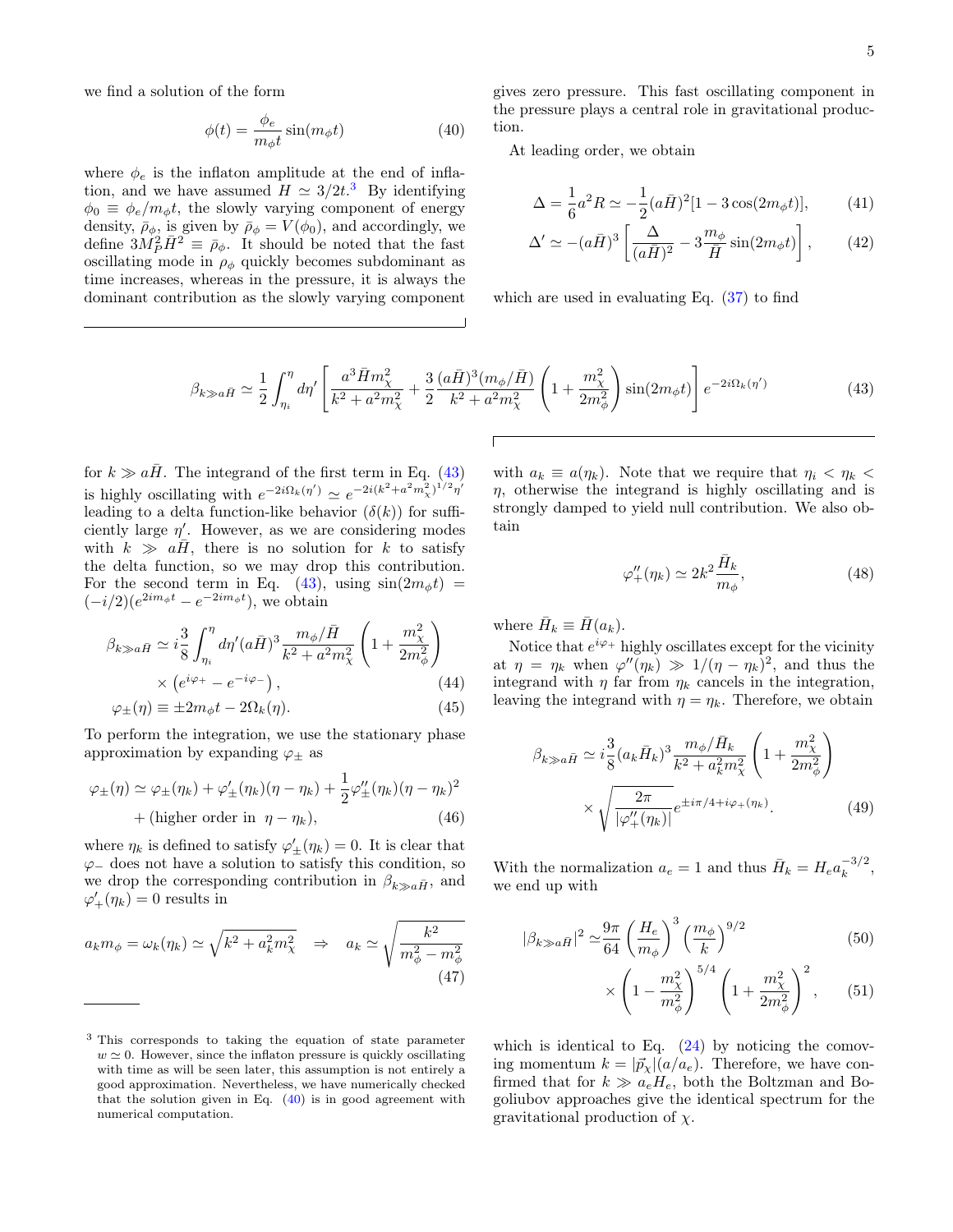## <span id="page-5-0"></span>V. VACUUM CONTRIBUTION

In gravitational production, an important effect that cannot be caught by the Boltzmann approach is particle production due to the breaking down of the adiabaticity coming from the sudden change of the vacuum from the de-Sitter to the matter-dominated phase. It turns out that  $\chi$  with  $k \ll H_e$  may be produced by this phase transition, and this production rate differs from what is obtained in the Boltzmann approach. To compute  $|\beta_{k\ll H_e}|^2$ for such modes, we need to develop the formalism further. In doing so, we follow closely Ref. [\[115\]](#page-10-12); up to Eq. [\(61\)](#page-5-1) is a review.

We set a reference time  $\eta_r$  after which the Hubble parameter evolves as

$$
H(a \ge a_r) = H_r\left(\frac{a}{a_r}\right)^{-\frac{3(1+w_r)}{2}}, \qquad (52)
$$

(54)

where  $a_r \equiv a(\eta = \eta_r)$ ,  $H_r \equiv H(\eta = \eta_r)$ , and the equation of state parameter  $w_r \equiv w(\eta = \eta_r)$ . Thus, the scale factor at  $\eta \geq \eta_r$  may be written as

$$
a(\eta \ge \eta_r) = c_r (\eta - \bar{\eta}_r)^{q_r},
$$
  
\n
$$
q_r \equiv \frac{2}{1 + 3w_r}, \quad c_r \equiv a_r \left(\frac{a_r H_r}{q_r}\right)^{q_r}, \quad \bar{\eta}_r \equiv \eta_r - \frac{q_r}{a_r H_r}.
$$
\n
$$
(53)
$$

We also require that  $a(\eta)$  and its first derivative  $a'(\eta)$  are smooth at  $\eta = \eta_r$ .

Supposing that for the mode function  $u_k(\eta)$  in Eq. [\(31\)](#page-3-4) is given as  $u_{r-1}$  for the time interval  $\eta_{r-1} < \eta < \eta_r$  and as  $u_r$  for  $\eta_r < \eta < \eta_{r+1}$ , the Bogoliubov coefficients can be computed by

$$
\alpha_k = -iW[u_{r-1}^*, u_r], \quad \beta_k = iW[u_{r-1}, u_r]
$$
(55)

with the Wronskian  $W[f, g] \equiv f'g - fg'$ . Note that  $u_r$  is a solution of the equation of motion given by

$$
u_r'' + \omega_r^2 u_r = 0,\tag{56}
$$

$$
\omega_r^2 \equiv k^2 + c_r^2 m_\chi^2 (\eta - \bar{\eta}_r)^{2q_r} - \frac{q_r (q_r - 1)}{(\eta - \bar{\eta}_r)^2}.
$$
 (57)

The simplest application of this method is for the case of  $m_{\chi} = 0$ . We take  $\eta_r \equiv \eta_e$  at which the transition from  $w_{r-1} = -1$  (inflation) to  $w_r = 0$  (matter-domination) takes place. Imposing the Bunch-Davies vacuum [\[116,](#page-10-13) [117\]](#page-10-14) as the initial condition,

$$
u_{r-1}(\eta \to -\infty) = \frac{e^{-ik\eta}}{\sqrt{2k}} \left(1 - \frac{i}{k\eta}\right),\tag{58}
$$

we find the solution for  $u_{r-1}$  during inflation given by

<span id="page-5-5"></span>
$$
u_{r-1} = e^{i\theta_{r-1}} \sqrt{\frac{\pi}{4k}} \sqrt{y} H_{l_r}^{(2)}(y),
$$
 (59)

where  $H_{l_{n}}^{(2)}$  $\int_{l_r}^{(2)}(y)$  is the Hankel function of the second kind,  $y \equiv k(\eta - \bar{\eta}_{r-1}), l_r \equiv q_{r-1} - 1/2$ , and  $\theta_{r-1}$  denotes an irrelevant phase in the particle production and is dropped in the following expressions. For  $\eta > \eta_r$ ,  $u_r$  has the same form as  $u_{r-1}$  but replacing  $y \to x \equiv k(\eta - \bar{\eta}_r), l_r \to m_r \equiv$  $q_r - 1/2$ , and  $\theta_{r-1} \to \theta_r$ . Evaluating Eq.[\(55\)](#page-5-2) at  $\eta = \eta_r$ , we obtain

$$
\beta_k = -i\frac{\pi}{4} \sqrt{\frac{q_{r-1}}{q_r}} x_r Q_\beta,\tag{60}
$$

$$
Q_{\beta} \equiv H_{l_r}^{(2)}(y_r) H_{m_r+1}^{(2)}(x_r) - H_{m_r}^{(2)}(x_r) H_{l_r+1}^{(2)}(y_r), \quad (61)
$$

where  $x_r \equiv k(\eta_r - \bar{\eta}_r) = kq_r/a_r H_r$ ,  $y_r \equiv k(\eta_r - \bar{\eta}_{r-1}) =$  $(q_{r-1}/q_r)x_r$ . By setting  $a_r = a_e = 1, H_r = H_e$  and taking  $k \ll H_e$ , we obtain

<span id="page-5-6"></span><span id="page-5-1"></span>
$$
|\beta_{k\ll H_e}|^2 \simeq \frac{9}{64} \left(\frac{H_e}{k}\right)^6.
$$
 (62)

Finally, we consider the case when  $m<sub>\chi</sub>$  is not negligible compared to  $H_e$ . In this case, for  $u_{r-1}$ , the solution remains the same form with

$$
l_r \equiv -\sqrt{\frac{9}{4} - \frac{m_\chi^2}{H_r^2}}.\tag{63}
$$

<span id="page-5-3"></span><span id="page-5-2"></span>For  $\eta > \eta_r$ , we may approximate  $\omega_r^2 \simeq k^2 + c_r^2 m_\chi^2 (\eta - \eta_r)$  $(\bar{\eta}_r)^{2q_r}$  at later times as the third term in Eq. [\(57\)](#page-5-3) is supposed to become negligible soon, compared to the second term for  $q_r = 2$   $(w_r = 0)$ . By noticing that  $\omega_r$  is monotonically increasing with  $\eta$ , we may approximate the solution by the WKB-like form given as

<span id="page-5-4"></span>
$$
u_r \simeq \frac{e^{-i\Omega_r}}{\sqrt{2\omega_r}}, \quad \Omega_r(\eta) \equiv \int_{\eta_r}^{\eta} d\eta' \omega_r(\eta). \tag{64}
$$

Again, using Eq. [\(55\)](#page-5-2), we obtain

$$
\beta_k \simeq \frac{i}{2} \sqrt{\frac{\pi}{2k}} \left[ \left\{ \frac{(1+2l_r)k}{2\sqrt{y_r \omega_r}} + \frac{\sqrt{y_r} \omega_r'}{2\omega_r^{3/2}} + i \sqrt{y_r \omega_r} \right\} H_{l_r}^{(2)}(y_r) - k \sqrt{y_r} H_{l_r+1}^{(2)}(y_r) \right],\tag{65}
$$

where  $\omega_r$  is evaluated at  $x = x_r$ . This is one of our main

 $-i\Omega_r$  factor is dropped in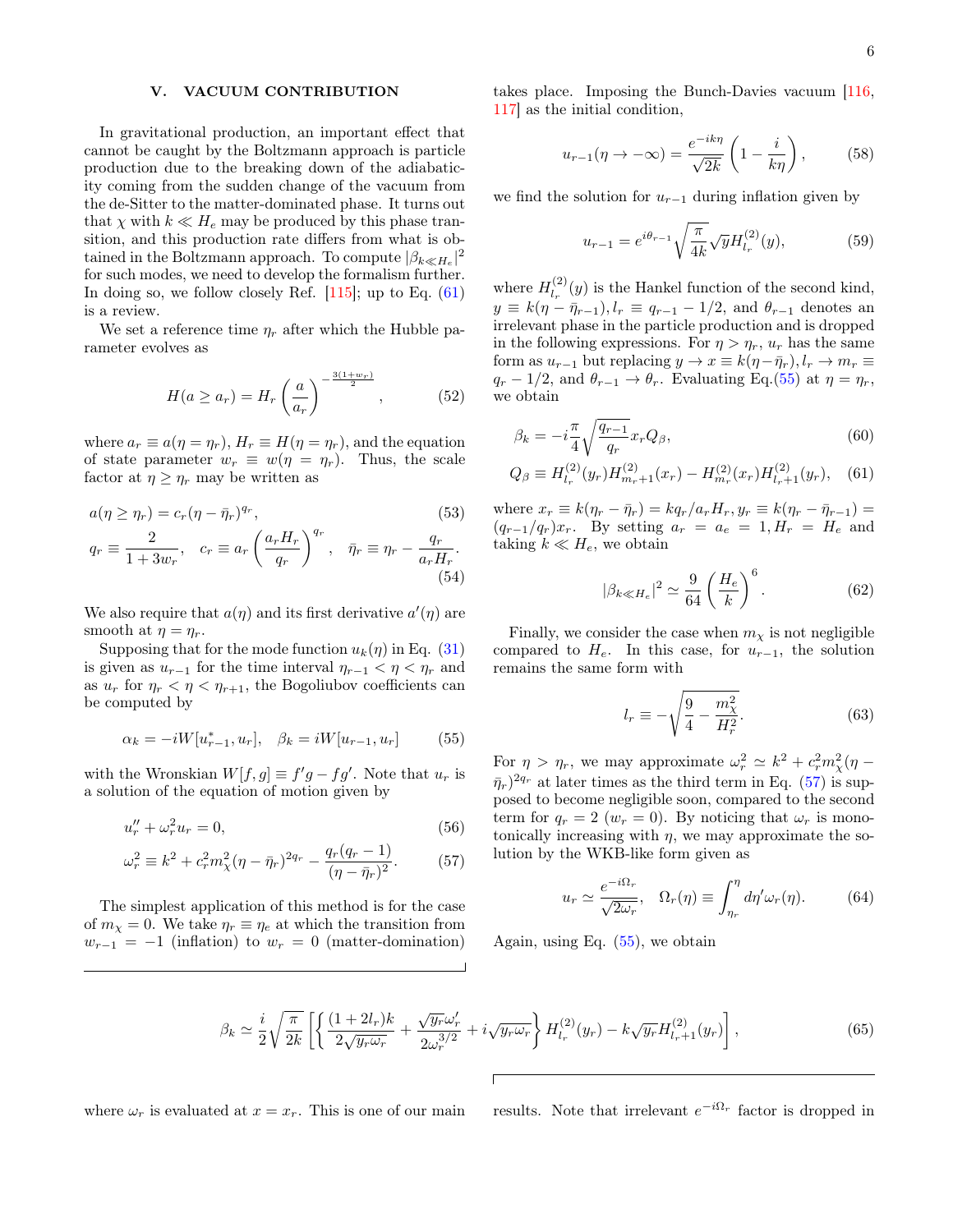Eq. [\(65\)](#page-5-4) as was done in the massless case. Thus, for  $k \ll H_e$ , the asymptotic form of  $|\beta_k|^2$  becomes

$$
|\beta_{k\ll H_e}|^2 \simeq \frac{1}{2} \left(\frac{H_e}{m_\chi}\right) \left(\frac{H_e}{k}\right)^3.
$$
 (66)

#### <span id="page-6-0"></span>VI. SUMMARY AND DISCUSSION

Gravitational particle production is a minimal contribution to reheating the Universe after the end of inflation. To study this production channel, two different approaches have commonly been considered, one of which is based on the Boltzmann equation, and the other is based on the Bogoliubov transformation. However, their (non)equivalence in particle production is not obvious. We have explicitly shown by looking at the particle spectrum that for the higher k-modes, both approaches are equivalent. For the lower  $k$ -modes, however, the Boltzmann approach can not deal with the particle production. By developing a theoretical framework, we have obtained the analytic estimate of such contribution based on the Bogoliubov approach.

Our main results are summarized in Fig. [1](#page-7-3) where the solid lines are obtained by numerically solving the equation of motion Eq. [\(28\)](#page-3-5) and computing

$$
|\beta_k|^2 = \frac{|\widetilde{\chi}_k'|^2}{2\omega_k} + \frac{\omega_k}{2} |\widetilde{\chi}_k|^2 + \frac{i}{2} W[\widetilde{\chi}^*, \widetilde{\chi}] \tag{67}
$$

in the limit of  $\eta \to \infty$  at which the energy density is well defined  $(\omega_k^2 > 0)$ . The initial condition for  $\tilde{\chi}_k$  is taken<br>as the Bunch-Davies vacuum given in Eq. (58). For the as the Bunch-Davies vacuum given in Eq. [\(58\)](#page-5-5). For the numerical results, we take  $H_e = m_\phi$ , which just sets the scale of the horizontal axis in the figure.

The spectrum at higher k–modes  $(k \gg H_e)$  is well explained by both Boltzmann and Bogoliubov approaches given in Eqs.  $(24)$  and  $(51)$ , respectively. The analytic estimate is shown in the dashed line in the figure, while we take  $H_e = m_\phi/1.25$ , instead of  $H_e = m_\phi$ , to fit the numerical result. As one might notice, there is no proper way to define  $H_e$ , as the transition from de Sitter to the matter-domination phase is smooth, rather than discrete. Therefore, the analytic estimate does not exactly coincide with the numerical one in general.

For the lower k–modes  $(k \ll H_e)$ , the analytic estimate for  $m_{\chi} = 0$  given by Eq. [\(60\)](#page-5-6) and  $m_{\chi} = m_{\phi}/10$ given by Eq. [\(65\)](#page-5-4) are shown in dot-dashed and dotted lines, respectively. For the massless case, we again take  $H_e = m_\phi/1.25$ , while  $H_e = m_\phi$  for the massive case. Both are in good agreement with the numerical results.

Notice that for  $m_{\chi} \ll m_{\phi}$ , there is an infrared divergence since, for instance, the energy density scales as  $|\beta_k|^2 k^4 \propto 1/k^2$  for  $k \ll H_e$  in the massless case. Therefore, we need a cutoff in the deep infrared regime, for which one may take the wave number,  $k_{\text{CMB}}$ , taken in the cosmic microwave background measurements. By writing  $a/a_e \equiv e^{-N}$  during inflation,  $k_{\text{CMB}}$  may roughly be

set by  $k_{\text{CMB}}/H_e = \sqrt{2 - m_{\chi}^2/H_e^2}e^{-N}$  where N depends on the inflationary model, for which our choice is  $N = 55$ throughout our analysis.

It should be noted that both Eqs.  $(60)$  and  $(65)$  can not be applied for  $k \gg H_e$  since such modes always stay well inside the horizon, i.e, remain the plane wave as if the particles were in the Minkowski spacetime, and thus do not contribute particle production. In addition, for the massive case, we have shown only  $m_{\chi} = m_{\phi}/10$ . This is because the approximation used in deriving Eq. [\(65\)](#page-5-4) becomes worse when  $0 < m_{\chi} \ll m_{\phi}$ . In such cases, in  $\omega_r^2$ given in Eq. [\(57\)](#page-5-3), there exists a time scale where the third term is still dominant, though the second term (mass term) will dominate in the distant future. Therefore, to observe the finite mass effect, for instance, one may need to divide the time scales into three, namely, during inflation, the time scale when the mass term in  $\omega_r$  can still be negligible, and that when the mass term becomes dominant.

Our results can be used for various phenomenological studies. For instance, one may consider the particle production out of the vacuum when the inflaton potential is not quadratic during reheating. In such cases, the equation of state during reheating can be different than  $w = 0$ , and thus the resulting spectrum can be modified. Also, we have not specified the particle nature of  $\chi$  for which one may identify a Higgs(-like) particle whose decay generates dark matter. In such scenarios, the spectrum of the parent particle is necessary to compute the dark matter abundance, which can be investigated in our framework. Furthermore, one may include the non-minimal coupling of  $\chi$  to the Ricci scalar, extend the potential of  $\chi$  beyond the quadratic, or even consider different spins of  $\chi$ , which we will leave for future works.

Note added: After completion of the draft and while preparing for submission, a paper [\[118\]](#page-10-15) appeared that partially overlapped with our analysis of gravitational particle production, in obtaining a numerical result from the Bogoliubov approach and an analytical result from the Boltzmann approach. In this work, we have obtained all the relevant results and have compared Boltzmann and Bogoliubov approaches both numerically and analytically.

#### ACKNOWLEDGEMENTS

We would like to thank S. Clery, M. A. G. Garcia, and Y. Mambrini for the useful discussion. This work is in part supported by the JSPS KAKENHI Grant Nos. 19H01899 (KK and KO) and 21H01107 (KO). The work of SML was supported by National Research Foundation (NRF) grants funded by the Korean government (NRF-2020R1A6A3A13076216). SML is also supported by the Hyundai Motor Chung Mong-Koo Foundation Scholarship.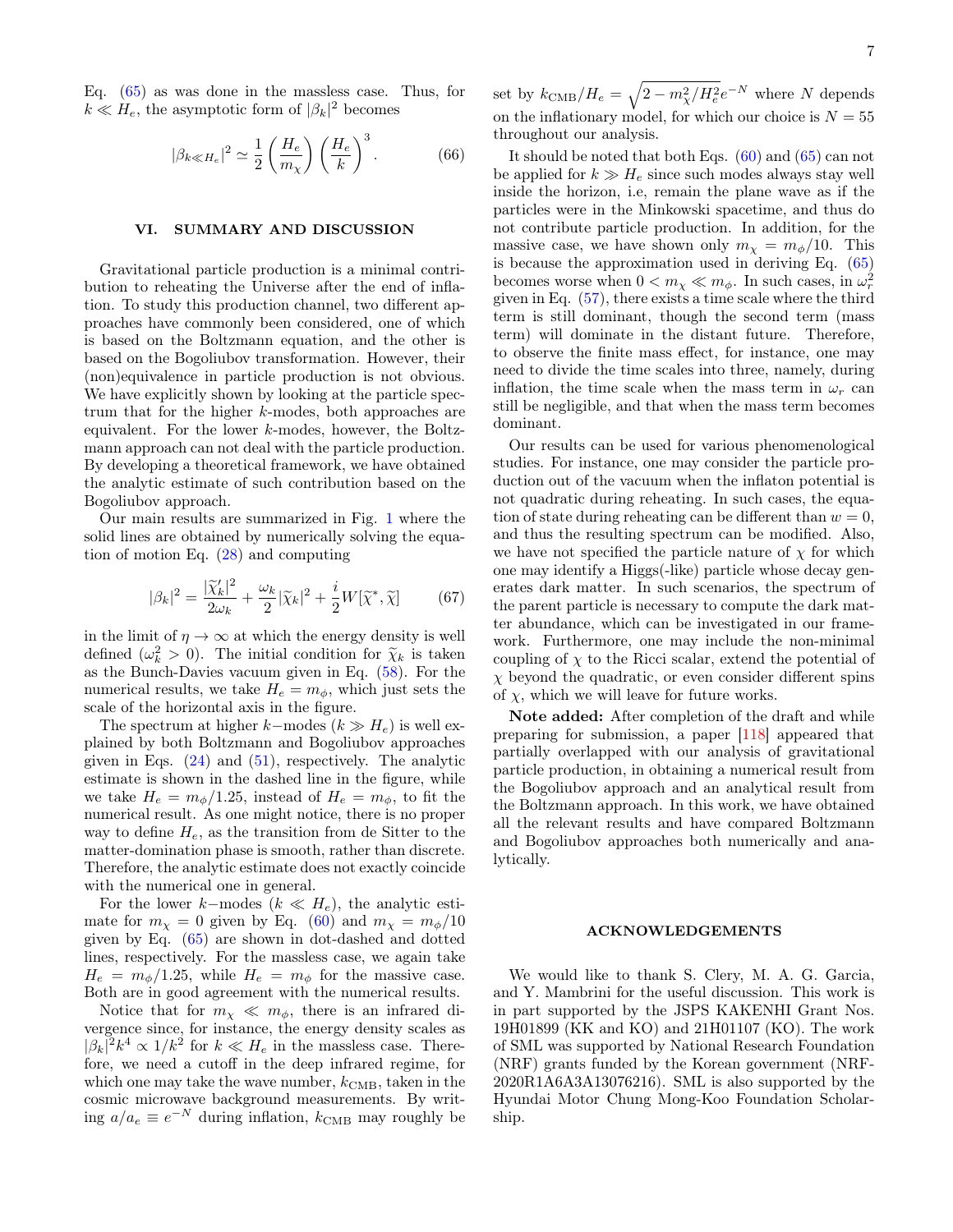

<span id="page-7-3"></span>FIG. 1. Spectrum of gravitationally produced  $\chi$  obtained by computing both numerically and analytically. The solid lines are obtained by numerical computation. The spectrum for  $k \gg H_e$  is  $|\beta_k|^2 \propto 1/k^{9/2}$  and well fitted by the analytic result in Eq. [\(24\)](#page-3-3) [or equivalently Eq. [\(51\)](#page-4-3)] shown in the dashed line. The dot-dashed line shows Eq. [\(60\)](#page-5-6) which is valid only for  $k \ll H_e$ and  $m_{\chi} = 0$ . The dotted line is obtained by Eq. [\(65\)](#page-5-4) which is also valid only for  $k \ll H_e$ .

- <span id="page-7-0"></span>[1] K. A. Olive, "Inflation," [Phys. Rept.](http://dx.doi.org/10.1016/0370-1573(90)90144-Q) 190 (1990) [307–403.](http://dx.doi.org/10.1016/0370-1573(90)90144-Q)
- [2] A. D. Linde, Particle physics and inflationary cosmology, vol. 5 of Contemp. Concepts Phys. Harwood, 1990. [hep-th/0503203](http://arxiv.org/abs/hep-th/0503203).
- [3] D. H. Lyth and A. Riotto, "Particle physics models of inflation and the cosmological density perturbation," Phys. Rept. 314 [\(1999\) 1–146,](http://dx.doi.org/10.1016/S0370-1573(98)00128-8) [arXiv:hep-ph/9807278](http://arxiv.org/abs/hep-ph/9807278).
- [4] A. D. Linde, "Inflationary cosmology," *[Phys. Rept.](http://dx.doi.org/10.1016/S0370-1573(00)00038-7)* 333 [\(2000\) 575–591.](http://dx.doi.org/10.1016/S0370-1573(00)00038-7)
- [5] J. Martin, C. Ringeval, and V. Vennin, "Encyclopædia Inflationaris," [Phys. Dark Univ.](http://dx.doi.org/10.1016/j.dark.2014.01.003) 5-6 (2014) 75–235, [arXiv:1303.3787 \[astro-ph.CO\]](http://arxiv.org/abs/1303.3787).
- [6] J. Martin, C. Ringeval, R. Trotta, and V. Vennin, "The Best Inflationary Models After Planck," [JCAP](http://dx.doi.org/10.1088/1475-7516/2014/03/039) 03 [\(2014\) 039,](http://dx.doi.org/10.1088/1475-7516/2014/03/039) [arXiv:1312.3529 \[astro-ph.CO\]](http://arxiv.org/abs/1312.3529).
- <span id="page-7-1"></span>[7] J. Martin, "The Observational Status of Cosmic Inflation after Planck," [Astrophys. Space Sci. Proc.](http://dx.doi.org/10.1007/978-3-319-44769-8_2) 45 [\(2016\) 41–134,](http://dx.doi.org/10.1007/978-3-319-44769-8_2) [arXiv:1502.05733 \[astro-ph.CO\]](http://arxiv.org/abs/1502.05733).
- <span id="page-7-2"></span>[8] R. A. Alpher, H. Bethe, and G. Gamow, "The origin of chemical elements," Phys. Rev. 73 [\(1948\) 803–804.](http://dx.doi.org/10.1103/PhysRev.73.803)
- [9] T. P. Walker, G. Steigman, D. N. Schramm, K. A. Olive, and H.-S. Kang, "Primordial nucleosynthesis redux," [Astrophys. J.](http://dx.doi.org/10.1086/170255) 376 (1991) 51–69.
- [10] K. A. Olive, G. Steigman, and T. P. Walker, "Primordial nucleosynthesis: Theory and observations," Phys. Rept. 333 [\(2000\) 389–407,](http://dx.doi.org/10.1016/S0370-1573(00)00031-4) [arXiv:astro-ph/9905320](http://arxiv.org/abs/astro-ph/9905320).
- [11] B. D. Fields and K. A. Olive, "Big bang nucleosynthesis," Nucl. Phys. A 777 [\(2006\) 208–225.](http://dx.doi.org/10.1016/j.nuclphysa.2004.10.033)
- [12] B. D. Fields, P. Molaro, and S. Sarkar, "Big-Bang Nucleosynthesis," Chin. Phys. C 38 (2014) 339–344, [arXiv:1412.1408 \[astro-ph.CO\]](http://arxiv.org/abs/1412.1408).
- [13] G. Steigman, "Primordial Nucleosynthesis in the Precision Cosmology Era," [Ann. Rev. Nucl. Part. Sci.](http://dx.doi.org/10.1146/annurev.nucl.56.080805.140437) 57 [\(2007\) 463–491,](http://dx.doi.org/10.1146/annurev.nucl.56.080805.140437) [arXiv:0712.1100 \[astro-ph\]](http://arxiv.org/abs/0712.1100).
- [14] R. H. Cyburt, B. D. Fields, and K. A. Olive, "The NACRE thermonuclear reaction compilation and big bang nucleosynthesis," New Astron. 6 [\(2001\) 215–238,](http://dx.doi.org/10.1016/S1384-1076(01)00053-7) [arXiv:astro-ph/0102179](http://arxiv.org/abs/astro-ph/0102179).
- [15] K. M. Nollett and S. Burles, "Estimating reaction rates and uncertainties for primordial nucleosynthesis," Phys. Rev. D 61 [\(2000\) 123505,](http://dx.doi.org/10.1103/PhysRevD.61.123505) [arXiv:astro-ph/0001440](http://arxiv.org/abs/astro-ph/0001440).
- [16] S. Burles, K. M. Nollett, and M. S. Turner, "Big bang nucleosynthesis predictions for precision cosmology," [Astrophys. J. Lett.](http://dx.doi.org/10.1086/320251) 552 (2001) L1–L6, [arXiv:astro-ph/0010171](http://arxiv.org/abs/astro-ph/0010171).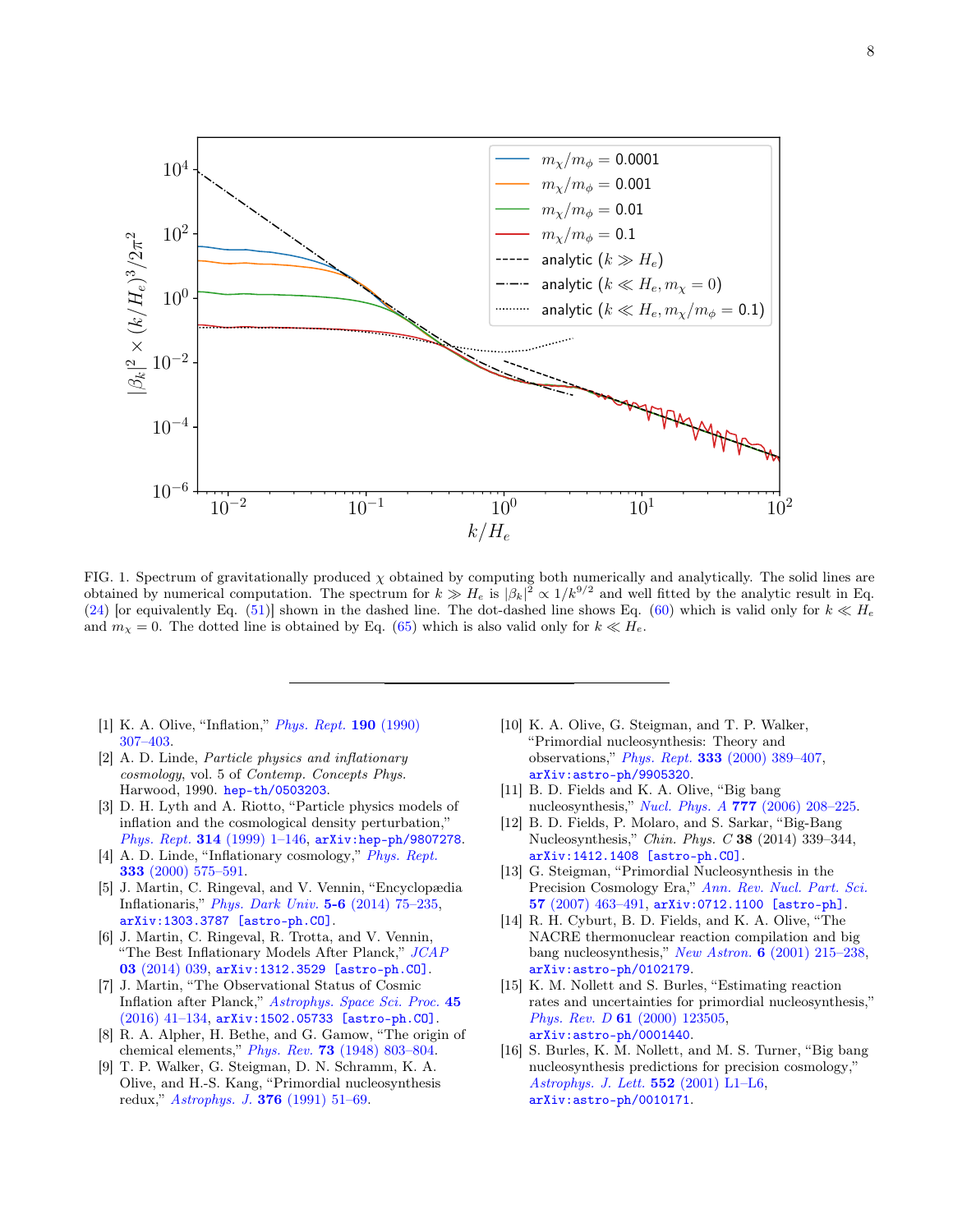- [17] E. Vangioni-Flam, A. Coc, and M. Casse, "Big bang nucleosynthesis updated with the nacre compilation," Astron. Astrophys. 360 (2000) 15, [arXiv:astro-ph/0002248](http://arxiv.org/abs/astro-ph/0002248).
- [18] R. H. Cyburt, B. D. Fields, and K. A. Olive, "Primordial nucleosynthesis with CMB inputs: Probing the early universe and light element astrophysics," [Astropart. Phys.](http://dx.doi.org/10.1016/S0927-6505(01)00171-2) 17 (2002) 87–100, [arXiv:astro-ph/0105397](http://arxiv.org/abs/astro-ph/0105397).
- [19] R. H. Cyburt, B. D. Fields, and K. A. Olive, "Primordial nucleosynthesis in light of WMAP," [Phys.](http://dx.doi.org/10.1016/j.physletb.2003.06.026) Lett. B 567 (2003) 227-234, arXiv: astro-ph/0302431.
- [20] A. Coc, E. Vangioni-Flam, P. Descouvemont, A. Adahchour, and C. Angulo, "Updated Big Bang nucleosynthesis confronted to WMAP observations and to the abundance of light elements," [Astrophys. J.](http://dx.doi.org/10.1086/380121) 600 [\(2004\) 544–552,](http://dx.doi.org/10.1086/380121) [arXiv:astro-ph/0309480](http://arxiv.org/abs/astro-ph/0309480).
- [21] A. Cuoco, F. Iocco, G. Mangano, G. Miele, O. Pisanti, and P. D. Serpico, "Present status of primordial nucleosynthesis after WMAP: results from a new BBN code," [Int. J. Mod. Phys. A](http://dx.doi.org/10.1142/S0217751X04019548) 19 (2004) 4431–4454, [arXiv:astro-ph/0307213](http://arxiv.org/abs/astro-ph/0307213).
- [22] P. D. Serpico, S. Esposito, F. Iocco, G. Mangano, G. Miele, and O. Pisanti, "Nuclear reaction network for primordial nucleosynthesis: A Detailed analysis of rates, uncertainties and light nuclei yields," [JCAP](http://dx.doi.org/10.1088/1475-7516/2004/12/010) 12 [\(2004\) 010,](http://dx.doi.org/10.1088/1475-7516/2004/12/010) [arXiv:astro-ph/0408076](http://arxiv.org/abs/astro-ph/0408076).
- [23] R. H. Cyburt, "Primordial nucleosynthesis for the new cosmology: Determining uncertainties and examining concordance," Phys. Rev. D 70 [\(2004\) 023505,](http://dx.doi.org/10.1103/PhysRevD.70.023505) [arXiv:astro-ph/0401091](http://arxiv.org/abs/astro-ph/0401091).
- [24] P. Descouvemont, A. Adahchour, C. Angulo, A. Coc, and E. Vangioni-Flam, "Compilation and R-matrix analysis of Big Bang nuclear reaction rates," [Atom.](http://dx.doi.org/10.1016/j.adt.2004.08.001) [Data Nucl. Data Tabl.](http://dx.doi.org/10.1016/j.adt.2004.08.001) 88 (2004) 203–236, [arXiv:astro-ph/0407101](http://arxiv.org/abs/astro-ph/0407101).
- [25] F. Iocco, G. Mangano, G. Miele, O. Pisanti, and P. D. Serpico, "Primordial Nucleosynthesis: from precision cosmology to fundamental physics," [Phys. Rept.](http://dx.doi.org/10.1016/j.physrep.2009.02.002) 472 [\(2009\) 1–76,](http://dx.doi.org/10.1016/j.physrep.2009.02.002) [arXiv:0809.0631 \[astro-ph\]](http://arxiv.org/abs/0809.0631).
- [26] O. Pisanti, A. Cirillo, S. Esposito, F. Iocco, G. Mangano, G. Miele, and P. D. Serpico, "PArthENoPE: Public Algorithm Evaluating the Nucleosynthesis of Primordial Elements," [Comput.](http://dx.doi.org/10.1016/j.cpc.2008.02.015) [Phys. Commun.](http://dx.doi.org/10.1016/j.cpc.2008.02.015) 178 (2008) 956–971, [arXiv:0705.0290 \[astro-ph\]](http://arxiv.org/abs/0705.0290).
- [27] A. Coc, S. Goriely, Y. Xu, M. Saimpert, and E. Vangioni, "Standard Big-Bang Nucleosynthesis up to CNO with an improved extended nuclear network," [Astrophys. J.](http://dx.doi.org/10.1088/0004-637X/744/2/158) 744 (2012) 158, [arXiv:1107.1117](http://arxiv.org/abs/1107.1117) [\[astro-ph.CO\]](http://arxiv.org/abs/1107.1117).
- [28] R. H. Cyburt, B. D. Fields, and K. A. Olive, "An Update on the big bang nucleosynthesis prediction for Li-7: The problem worsens,"  $JCAP$  11 [\(2008\) 012,](http://dx.doi.org/10.1088/1475-7516/2008/11/012) [arXiv:0808.2818 \[astro-ph\]](http://arxiv.org/abs/0808.2818).
- [29] A. Coc, J.-P. Uzan, and E. Vangioni, "Standard big bang nucleosynthesis and primordial CNO Abundances after Planck," JCAP 10 [\(2014\) 050,](http://dx.doi.org/10.1088/1475-7516/2014/10/050) [arXiv:1403.6694](http://arxiv.org/abs/1403.6694) [\[astro-ph.CO\]](http://arxiv.org/abs/1403.6694).
- [30] A. Coc, P. Petitjean, J.-P. Uzan, E. Vangioni, P. Descouvemont, C. Iliadis, and R. Longland, "New reaction rates for improved primordial D/H calculation and the cosmic evolution of deuterium," [Phys. Rev. D](http://dx.doi.org/10.1103/PhysRevD.92.123526) 92 [no. 12, \(2015\) 123526,](http://dx.doi.org/10.1103/PhysRevD.92.123526) [arXiv:1511.03843](http://arxiv.org/abs/1511.03843)

[\[astro-ph.CO\]](http://arxiv.org/abs/1511.03843).

- [31] C. Pitrou, A. Coc, J.-P. Uzan, and E. Vangioni, "Precision big bang nucleosynthesis with improved Helium-4 predictions," Phys. Rept. 754 [\(2018\) 1–66,](http://dx.doi.org/10.1016/j.physrep.2018.04.005) [arXiv:1801.08023 \[astro-ph.CO\]](http://arxiv.org/abs/1801.08023).
- [32] R. H. Cyburt, B. D. Fields, K. A. Olive, and T.-H. Yeh, "Big Bang Nucleosynthesis: 2015," [Rev. Mod.](http://dx.doi.org/10.1103/RevModPhys.88.015004) Phys. 88 [\(2016\) 015004,](http://dx.doi.org/10.1103/RevModPhys.88.015004) arXiv: 1505.01076 [\[astro-ph.CO\]](http://arxiv.org/abs/1505.01076).
- [33] B. D. Fields, K. A. Olive, T.-H. Yeh, and C. Young, "Big-Bang Nucleosynthesis after Planck," [JCAP](http://dx.doi.org/10.1088/1475-7516/2020/03/010) 03 [\(2020\) 010,](http://dx.doi.org/10.1088/1475-7516/2020/03/010) [arXiv:1912.01132 \[astro-ph.CO\]](http://arxiv.org/abs/1912.01132). [Erratum: JCAP 11, E02 (2020)].
- <span id="page-8-0"></span>[34] T.-H. Yeh, K. A. Olive, and B. D. Fields, "The impact of new  $d(p, \gamma)$ 3 rates on Big Bang Nucleosynthesis," JCAP 03 [\(2021\) 046,](http://dx.doi.org/10.1088/1475-7516/2021/03/046) arXiv: 2011.13874 [\[astro-ph.CO\]](http://arxiv.org/abs/2011.13874).
- <span id="page-8-1"></span>[35] M. Fukugita and T. Yanagida, "Baryogenesis Without Grand Unification," [Phys. Lett. B](http://dx.doi.org/10.1016/0370-2693(86)91126-3) 174 (1986) 45-47.
- [36] R. Barbieri, P. Creminelli, A. Strumia, and N. Tetradis, "Baryogenesis through leptogenesis," [Nucl.](http://dx.doi.org/10.1016/S0550-3213(00)00011-0) Phys. B 575 (2000) 61-77, [arXiv:hep-ph/9911315](http://arxiv.org/abs/hep-ph/9911315).
- [37] S. Davidson and A. Ibarra, "A Lower bound on the right-handed neutrino mass from leptogenesis," *[Phys.](http://dx.doi.org/10.1016/S0370-2693(02)01735-5)* Lett. B 535  $(2002)$  25-32,  $arXiv:hep-ph/0202239$ .
- [38] A. Pilaftsis and T. E. J. Underwood, "Resonant leptogenesis," Nucl. Phys. B 692 [\(2004\) 303–345,](http://dx.doi.org/10.1016/j.nuclphysb.2004.05.029) [arXiv:hep-ph/0309342](http://arxiv.org/abs/hep-ph/0309342).
- [39] M. Raidal, A. Strumia, and K. Turzynski, "Low-scale standard supersymmetric leptogenesis," [Phys. Lett. B](http://dx.doi.org/10.1016/j.physletb.2005.01.040) 609 [\(2005\) 351–359,](http://dx.doi.org/10.1016/j.physletb.2005.01.040) [arXiv:hep-ph/0408015](http://arxiv.org/abs/hep-ph/0408015). [Addendum: Phys.Lett.B 632, 752–753 (2006)].
- [40] E. Nardi, Y. Nir, E. Roulet, and J. Racker, "The Importance of flavor in leptogenesis," JHEP 01 [\(2006\)](http://dx.doi.org/10.1088/1126-6708/2006/01/164) [164,](http://dx.doi.org/10.1088/1126-6708/2006/01/164) [arXiv:hep-ph/0601084](http://arxiv.org/abs/hep-ph/0601084).
- [41] A. Abada, S. Davidson, A. Ibarra, F. X. Josse-Michaux, M. Losada, and A. Riotto, "Flavour Matters in Leptogenesis," *JHEP* **09** [\(2006\) 010,](http://dx.doi.org/10.1088/1126-6708/2006/09/010) [arXiv:hep-ph/0605281](http://arxiv.org/abs/hep-ph/0605281).
- <span id="page-8-2"></span>[42] W. Buchmuller, V. Domcke, and K. Schmitz, "Spontaneous B-L Breaking as the Origin of the Hot Early Universe," Nucl. Phys. B 862 [\(2012\) 587–632,](http://dx.doi.org/10.1016/j.nuclphysb.2012.05.001) [arXiv:1202.6679 \[hep-ph\]](http://arxiv.org/abs/1202.6679).
- <span id="page-8-3"></span>[43] S. Y. Khlebnikov and M. E. Shaposhnikov, "The Statistical Theory of Anomalous Fermion Number Nonconservation," *Nucl. Phys. B* 308 [\(1988\) 885–912.](http://dx.doi.org/10.1016/0550-3213(88)90133-2)
- <span id="page-8-4"></span>[44] J. A. Harvey and M. S. Turner, "Cosmological baryon and lepton number in the presence of electroweak fermion number violation," [Phys. Rev. D](http://dx.doi.org/10.1103/PhysRevD.42.3344) 42 (1990) [3344–3349.](http://dx.doi.org/10.1103/PhysRevD.42.3344)
- <span id="page-8-5"></span>[45] L. Kofman, A. D. Linde, and A. A. Starobinsky, "Towards the theory of reheating after inflation," [Phys.](http://dx.doi.org/10.1103/PhysRevD.56.3258) Rev. D 56 [\(1997\) 3258–3295,](http://dx.doi.org/10.1103/PhysRevD.56.3258) [arXiv:hep-ph/9704452](http://arxiv.org/abs/hep-ph/9704452).
- [46] B. A. Bassett, D. I. Kaiser, and R. Maartens, "General relativistic preheating after inflation," [Phys. Lett. B](http://dx.doi.org/10.1016/S0370-2693(99)00478-5) 455 [\(1999\) 84–89,](http://dx.doi.org/10.1016/S0370-2693(99)00478-5) [arXiv:hep-ph/9808404](http://arxiv.org/abs/hep-ph/9808404).
- [47] G. N. Felder, L. Kofman, and A. D. Linde, "Instant preheating," Phys. Rev. D 59 [\(1999\) 123523,](http://dx.doi.org/10.1103/PhysRevD.59.123523) [arXiv:hep-ph/9812289](http://arxiv.org/abs/hep-ph/9812289).
- [48] P. B. Greene and L. Kofman, "Preheating of fermions," [Phys. Lett. B](http://dx.doi.org/10.1016/S0370-2693(99)00020-9) 448 (1999) 6–12, [arXiv:hep-ph/9807339](http://arxiv.org/abs/hep-ph/9807339).
- [49] B. A. Bassett, F. Tamburini, D. I. Kaiser, and R. Maartens, "Metric preheating and limitations of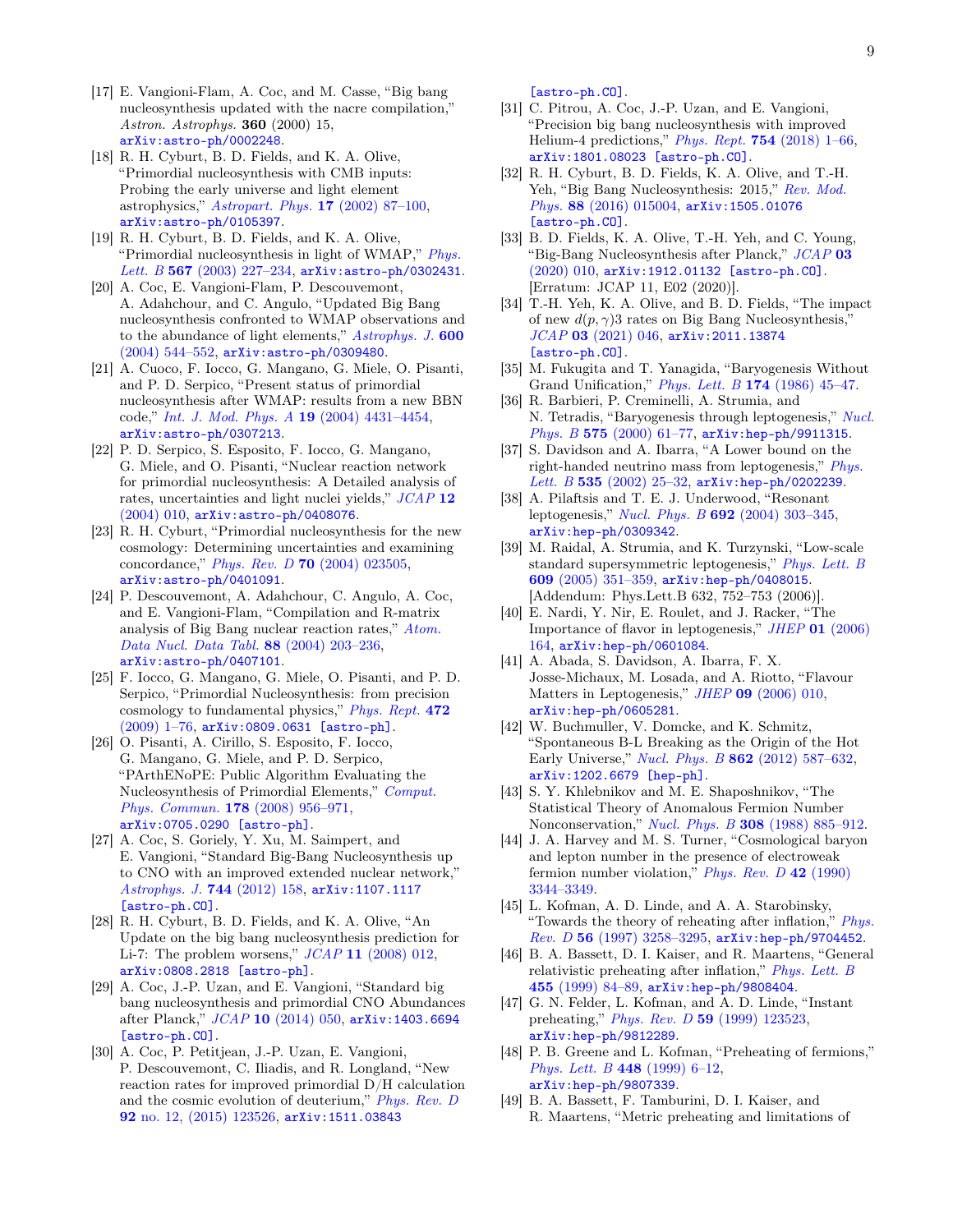linearized gravity.  $2$ .," *[Nucl. Phys. B](http://dx.doi.org/10.1016/S0550-3213(99)00495-2)* 561 (1999) [188–240,](http://dx.doi.org/10.1016/S0550-3213(99)00495-2) [arXiv:hep-ph/9901319](http://arxiv.org/abs/hep-ph/9901319).

- [50] G. N. Felder, L. Kofman, and A. D. Linde, "Inflation and preheating in NO models," [Phys. Rev. D](http://dx.doi.org/10.1103/PhysRevD.60.103505) 60 [\(1999\) 103505,](http://dx.doi.org/10.1103/PhysRevD.60.103505) [arXiv:hep-ph/9903350](http://arxiv.org/abs/hep-ph/9903350).
- [51] D. J. H. Chung, E. W. Kolb, A. Riotto, and I. I. Tkachev, "Probing Planckian physics: Resonant production of particles during inflation and features in the primordial power spectrum," *[Phys. Rev. D](http://dx.doi.org/10.1103/PhysRevD.62.043508)*  $62$ [\(2000\) 043508,](http://dx.doi.org/10.1103/PhysRevD.62.043508) [arXiv:hep-ph/9910437](http://arxiv.org/abs/hep-ph/9910437).
- [52] P. B. Greene and L. Kofman, "On the theory of fermionic preheating," Phys. Rev. D  $62$  [\(2000\) 123516,](http://dx.doi.org/10.1103/PhysRevD.62.123516) [arXiv:hep-ph/0003018](http://arxiv.org/abs/hep-ph/0003018).
- [53] M. Peloso and L. Sorbo, "Preheating of massive fermions after inflation: Analytical results," [JHEP](http://dx.doi.org/10.1088/1126-6708/2000/05/016) 05  $(2000)$  016,  $arXiv:hep-ph/0003045$ .
- [54] J. F. Dufaux, G. N. Felder, L. Kofman, M. Peloso, and D. Podolsky, "Preheating with trilinear interactions: Tachyonic resonance," JCAP 07 [\(2006\) 006,](http://dx.doi.org/10.1088/1475-7516/2006/07/006) [arXiv:hep-ph/0602144](http://arxiv.org/abs/hep-ph/0602144).
- [55] A. V. Frolov, "Non-linear Dynamics and Primordial Curvature Perturbations from Preheating," [Class.](http://dx.doi.org/10.1088/0264-9381/27/12/124006) Quant. Grav. 27 [\(2010\) 124006,](http://dx.doi.org/10.1088/0264-9381/27/12/124006) [arXiv:1004.3559](http://arxiv.org/abs/1004.3559)  $[gr-qc]$ .
- [56] K. Jedamzik, M. Lemoine, and J. Martin, "Collapse of Small-Scale Density Perturbations during Preheating in Single Field Inflation," JCAP 09 [\(2010\) 034,](http://dx.doi.org/10.1088/1475-7516/2010/09/034) [arXiv:1002.3039 \[astro-ph.CO\]](http://arxiv.org/abs/1002.3039).
- [57] M. A. Amin, M. P. Hertzberg, D. I. Kaiser, and J. Karouby, "Nonperturbative Dynamics Of Reheating After Inflation: A Review," [Int. J. Mod. Phys. D](http://dx.doi.org/10.1142/S0218271815300037) 24 [\(2014\) 1530003,](http://dx.doi.org/10.1142/S0218271815300037) [arXiv:1410.3808 \[hep-ph\]](http://arxiv.org/abs/1410.3808).
- [58] J. T. Giblin and A. J. Tishue, "Preheating in Full General Relativity," [Phys. Rev. D](http://dx.doi.org/10.1103/PhysRevD.100.063543) 100 no. 6, (2019) [063543,](http://dx.doi.org/10.1103/PhysRevD.100.063543) [arXiv:1907.10601 \[gr-qc\]](http://arxiv.org/abs/1907.10601).
- [59] J. Fan, K. D. Lozanov, and Q. Lu, "Spillway Preheating," JHEP 05 [\(2021\) 069,](http://dx.doi.org/10.1007/JHEP05(2021)069) [arXiv:2101.11008](http://arxiv.org/abs/2101.11008) [\[hep-ph\]](http://arxiv.org/abs/2101.11008).
- <span id="page-9-2"></span>[60] M. A. G. Garcia, K. Kaneta, Y. Mambrini, K. A. Olive, and S. Verner, "Freeze-in from preheating," JCAP 03 [no. 03, \(2022\) 016,](http://dx.doi.org/10.1088/1475-7516/2022/03/016) arXiv: 2109.13280 [\[hep-ph\]](http://arxiv.org/abs/2109.13280).
- <span id="page-9-0"></span>[61] G. F. Giudice, E. W. Kolb, and A. Riotto, "Largest temperature of the radiation era and its cosmological implications," Phys. Rev. D 64 [\(2001\) 023508,](http://dx.doi.org/10.1103/PhysRevD.64.023508) [arXiv:hep-ph/0005123](http://arxiv.org/abs/hep-ph/0005123).
- [62] D. J. H. Chung, E. W. Kolb, and A. Riotto, "Production of massive particles during reheating," Phys. Rev. D 60 [\(1999\) 063504,](http://dx.doi.org/10.1103/PhysRevD.60.063504) [arXiv:hep-ph/9809453](http://arxiv.org/abs/hep-ph/9809453).
- [63] E. Dudas, Y. Mambrini, and K. Olive, "Case for an EeV Gravitino," [Phys. Rev. Lett.](http://dx.doi.org/10.1103/PhysRevLett.119.051801) 119 no. 5, (2017) [051801,](http://dx.doi.org/10.1103/PhysRevLett.119.051801) [arXiv:1704.03008 \[hep-ph\]](http://arxiv.org/abs/1704.03008).
- [64] M. A. G. Garcia, Y. Mambrini, K. A. Olive, and M. Peloso, "Enhancement of the Dark Matter Abundance Before Reheating: Applications to Gravitino Dark Matter," [Phys. Rev. D](http://dx.doi.org/10.1103/PhysRevD.96.103510) 96 no. 10, [\(2017\) 103510,](http://dx.doi.org/10.1103/PhysRevD.96.103510) [arXiv:1709.01549 \[hep-ph\]](http://arxiv.org/abs/1709.01549).
- <span id="page-9-1"></span>[65] S.-L. Chen and Z. Kang, "On UltraViolet Freeze-in Dark Matter during Reheating," JCAP 05 [\(2018\) 036,](http://dx.doi.org/10.1088/1475-7516/2018/05/036) [arXiv:1711.02556 \[hep-ph\]](http://arxiv.org/abs/1711.02556).
- <span id="page-9-3"></span>[66] M. A. G. Garcia, K. Kaneta, Y. Mambrini, and K. A. Olive, "Reheating and Post-inflationary Production of Dark Matter," *Phys. Rev. D* 101 [no. 12, \(2020\)](http://dx.doi.org/10.1103/PhysRevD.101.123507)

[123507,](http://dx.doi.org/10.1103/PhysRevD.101.123507) [arXiv:2004.08404 \[hep-ph\]](http://arxiv.org/abs/2004.08404).

- <span id="page-9-4"></span>[67] M. A. G. Garcia, K. Kaneta, Y. Mambrini, and K. A. Olive, "Inflaton Oscillations and Post-Inflationary Reheating," JCAP 04 [\(2021\) 012,](http://dx.doi.org/10.1088/1475-7516/2021/04/012) [arXiv:2012.10756](http://arxiv.org/abs/2012.10756) [\[hep-ph\]](http://arxiv.org/abs/2012.10756).
- <span id="page-9-5"></span>[68] S. Davidson and S. Sarkar, "Thermalization after inflation," JHEP 11 [\(2000\) 012,](http://dx.doi.org/10.1088/1126-6708/2000/11/012) [arXiv:hep-ph/0009078](http://arxiv.org/abs/hep-ph/0009078).
- [69] K. Harigaya and K. Mukaida, "Thermalization after/during Reheating,"  $JHEP$  05 [\(2014\) 006,](http://dx.doi.org/10.1007/JHEP05(2014)006) [arXiv:1312.3097 \[hep-ph\]](http://arxiv.org/abs/1312.3097).
- [70] K. Harigaya, M. Kawasaki, K. Mukaida, and M. Yamada, "Dark Matter Production in Late Time Reheating," Phys. Rev. D 89 [no. 8, \(2014\) 083532,](http://dx.doi.org/10.1103/PhysRevD.89.083532) [arXiv:1402.2846 \[hep-ph\]](http://arxiv.org/abs/1402.2846).
- [71] K. Mukaida and M. Yamada, "Thermalization Process after Inflation and Effective Potential of Scalar Field,"  $JCAP$  02 [\(2016\) 003,](http://dx.doi.org/10.1088/1475-7516/2016/02/003) [arXiv:1506.07661 \[hep-ph\]](http://arxiv.org/abs/1506.07661).
- <span id="page-9-8"></span>[72] M. A. G. Garcia and M. A. Amin, "Prethermalization production of dark matter," [Phys. Rev. D](http://dx.doi.org/10.1103/PhysRevD.98.103504) 98 no. 10,  $(2018)$  103504, [arXiv:1806.01865 \[hep-ph\]](http://arxiv.org/abs/1806.01865).
- <span id="page-9-6"></span>[73] K. Harigaya, K. Mukaida, and M. Yamada, "Dark Matter Production during the Thermalization Era," JHEP 07 [\(2019\) 059,](http://dx.doi.org/10.1007/JHEP07(2019)059) [arXiv:1901.11027 \[hep-ph\]](http://arxiv.org/abs/1901.11027).
- <span id="page-9-7"></span>[74] L. J. Hall, K. Jedamzik, J. March-Russell, and S. M. West, "Freeze-In Production of FIMP Dark Matter," JHEP 03 [\(2010\) 080,](http://dx.doi.org/10.1007/JHEP03(2010)080) [arXiv:0911.1120 \[hep-ph\]](http://arxiv.org/abs/0911.1120).
- [75] X. Chu, T. Hambye, and M. H. G. Tytgat, "The Four Basic Ways of Creating Dark Matter Through a Portal," JCAP 05 [\(2012\) 034,](http://dx.doi.org/10.1088/1475-7516/2012/05/034) [arXiv:1112.0493](http://arxiv.org/abs/1112.0493) [\[hep-ph\]](http://arxiv.org/abs/1112.0493).
- [76] Y. Mambrini, K. A. Olive, J. Quevillon, and B. Zaldivar, "Gauge Coupling Unification and Nonequilibrium Thermal Dark Matter," [Phys. Rev.](http://dx.doi.org/10.1103/PhysRevLett.110.241306) Lett. 110 [no. 24, \(2013\) 241306,](http://dx.doi.org/10.1103/PhysRevLett.110.241306) arXiv: 1302.4438 [\[hep-ph\]](http://arxiv.org/abs/1302.4438).
- [77] X. Chu, Y. Mambrini, J. Quevillon, and B. Zaldivar, "Thermal and non-thermal production of dark matter via Z'-portal(s),"  $JCAP$  01 [\(2014\) 034,](http://dx.doi.org/10.1088/1475-7516/2014/01/034) [arXiv:1306.4677 \[hep-ph\]](http://arxiv.org/abs/1306.4677).
- [78] K. Kaneta, Z. Kang, and H.-S. Lee, "Right-handed neutrino dark matter under the B - L gauge interaction," JHEP 02 [\(2017\) 031,](http://dx.doi.org/10.1007/JHEP02(2017)031) [arXiv:1606.09317](http://arxiv.org/abs/1606.09317) [\[hep-ph\]](http://arxiv.org/abs/1606.09317).
- [79] K. Kaneta, H.-S. Lee, and S. Yun, "Portal Connecting Dark Photons and Axions," [Phys. Rev. Lett.](http://dx.doi.org/10.1103/PhysRevLett.118.101802) 118 [no. 10, \(2017\) 101802,](http://dx.doi.org/10.1103/PhysRevLett.118.101802) [arXiv:1611.01466 \[hep-ph\]](http://arxiv.org/abs/1611.01466).
- [80] K. Kaneta, H.-S. Lee, and S. Yun, "Dark photon relic dark matter production through the dark axion portal," Phys. Rev. D 95 [no. 11, \(2017\) 115032,](http://dx.doi.org/10.1103/PhysRevD.95.115032) [arXiv:1704.07542 \[hep-ph\]](http://arxiv.org/abs/1704.07542).
- [81] N. Bernal, M. Heikinheimo, T. Tenkanen, K. Tuominen, and V. Vaskonen, "The Dawn of FIMP Dark Matter: A Review of Models and Constraints," Int. J. Mod. Phys. A 32 [no. 27, \(2017\) 1730023,](http://dx.doi.org/10.1142/S0217751X1730023X) [arXiv:1706.07442 \[hep-ph\]](http://arxiv.org/abs/1706.07442).
- [82] A. Biswas, D. Borah, and A. Dasgupta, "UV complete framework of freeze-in massive particle dark matter," Phys. Rev. D 99 [no. 1, \(2019\) 015033,](http://dx.doi.org/10.1103/PhysRevD.99.015033) [arXiv:1805.06903 \[hep-ph\]](http://arxiv.org/abs/1805.06903).
- [83] N. Bernal, F. Elahi, C. Maldonado, and J. Unwin, "Ultraviolet Freeze-in and Non-Standard Cosmologies," JCAP 11 [\(2019\) 026,](http://dx.doi.org/10.1088/1475-7516/2019/11/026) [arXiv:1909.07992 \[hep-ph\]](http://arxiv.org/abs/1909.07992).